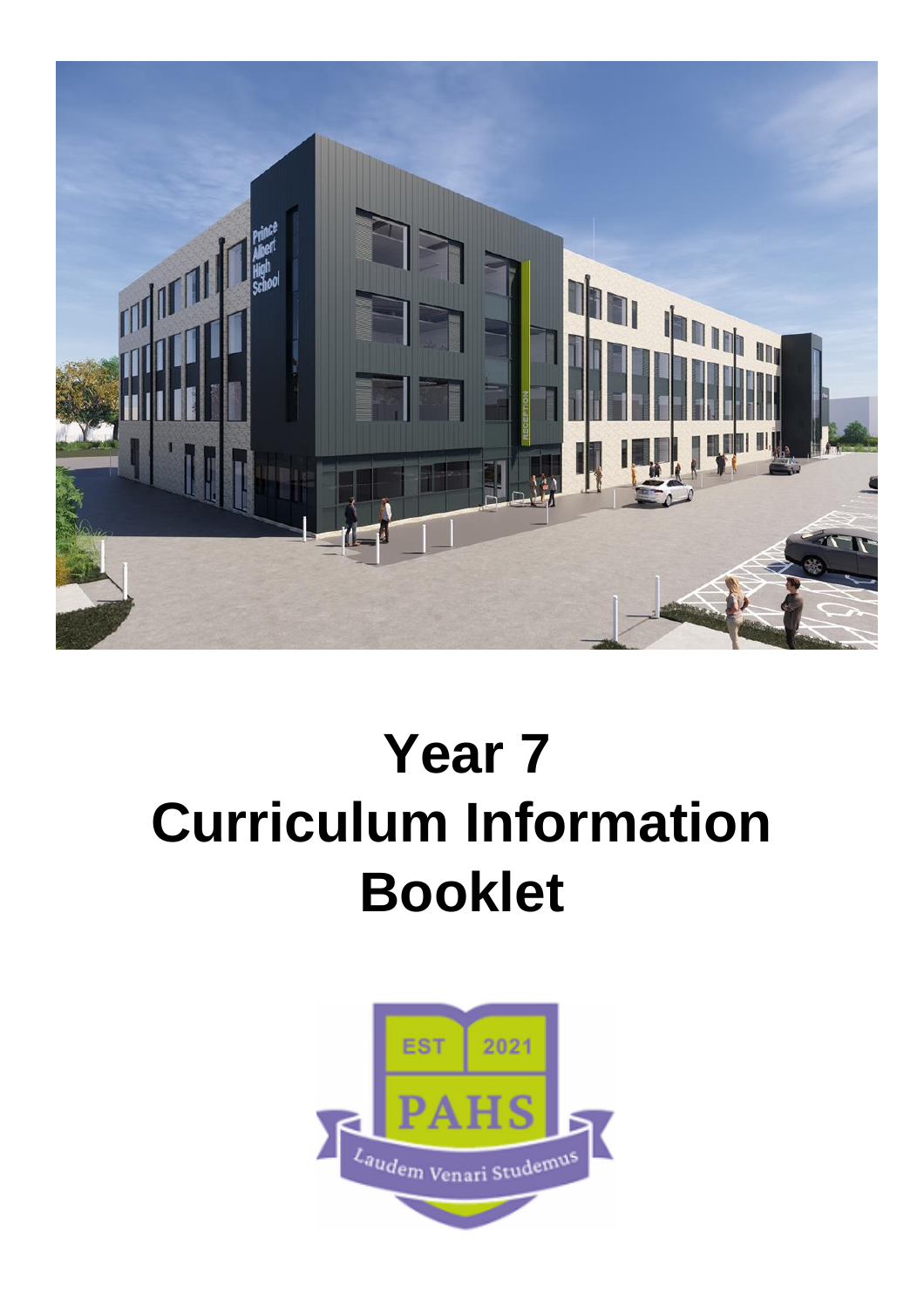# **Contents**

| Introduction                 | $\sim$               | $\cdot$ . | $\sim$               | $\sim$        | $\sim$ | 3 |
|------------------------------|----------------------|-----------|----------------------|---------------|--------|---|
| <b>Our Curriculum Values</b> | $\ddotsc$            | . .       | $\cdot$ .            | . .           | $\sim$ | 4 |
| <b>Structure and Options</b> | $\ddot{\phantom{a}}$ | . .       | $\cdot$ .            | $\cdots$      | $\sim$ | 5 |
| <b>Homework</b>              | $\sim$               |           | $\ddot{\phantom{a}}$ | $\sim$ $\sim$ | $\sim$ | 6 |

# **Subject overviews**

| English                   | $\sim$               | $\sim$               | $\sim$               | $\ddot{\phantom{1}}$ | ., | $\overline{7}$ |
|---------------------------|----------------------|----------------------|----------------------|----------------------|----|----------------|
| <b>Mathematics</b>        | ٠.                   | ٠.                   | $\ddot{\phantom{1}}$ | $\sim$               | Ω, | $9\,$          |
| Science                   | ٠.                   | .,                   | $\ddot{\phantom{a}}$ | .,                   | Ω, | 11             |
| History                   | ٠.                   | ٠.                   | $\ddot{\phantom{1}}$ | ٠.                   | Ω, | 13             |
| Geography                 | Ω.                   | $\ddotsc$            | ٠.                   | .,                   |    | 15             |
| <b>Religious Studies</b>  | Ω.                   | Ω.                   | $\ddot{\phantom{a}}$ | Ω.                   | Ω, | 17             |
| MFL (Year 7 Mandarin)     | $\ddot{\phantom{a}}$ | Ω.                   | $\ddotsc$            | $\ddot{\phantom{0}}$ | ٠. | 19             |
| Music                     | $\sim$               | $\ddot{\phantom{1}}$ | $\sim$               | $\ddot{\phantom{1}}$ | ٠. | 20             |
| Art                       | ٠.                   | $\ddot{\phantom{1}}$ | $\sim$               | $\ddot{\phantom{1}}$ | ٠. | 22             |
| Design & Technology       | Ω.                   | .,                   | $\ddot{\phantom{1}}$ | $\ddot{\phantom{1}}$ |    | 24             |
| <b>Physical Education</b> | ٠.                   | ٠.                   | ٠.                   | ٠.                   | ٠. | 26             |
| Computing                 | ٠.                   | $\sim$               | $\cdot$ .            | ٠.                   | ., | 28             |
| Citizenship               | ٠.                   | $\ddot{\phantom{a}}$ |                      |                      | ٠. | 29             |

# **Enrichment**

| University, Careers, and |      |     |      |  |
|--------------------------|------|-----|------|--|
| Enrichment               | <br> | . . | <br> |  |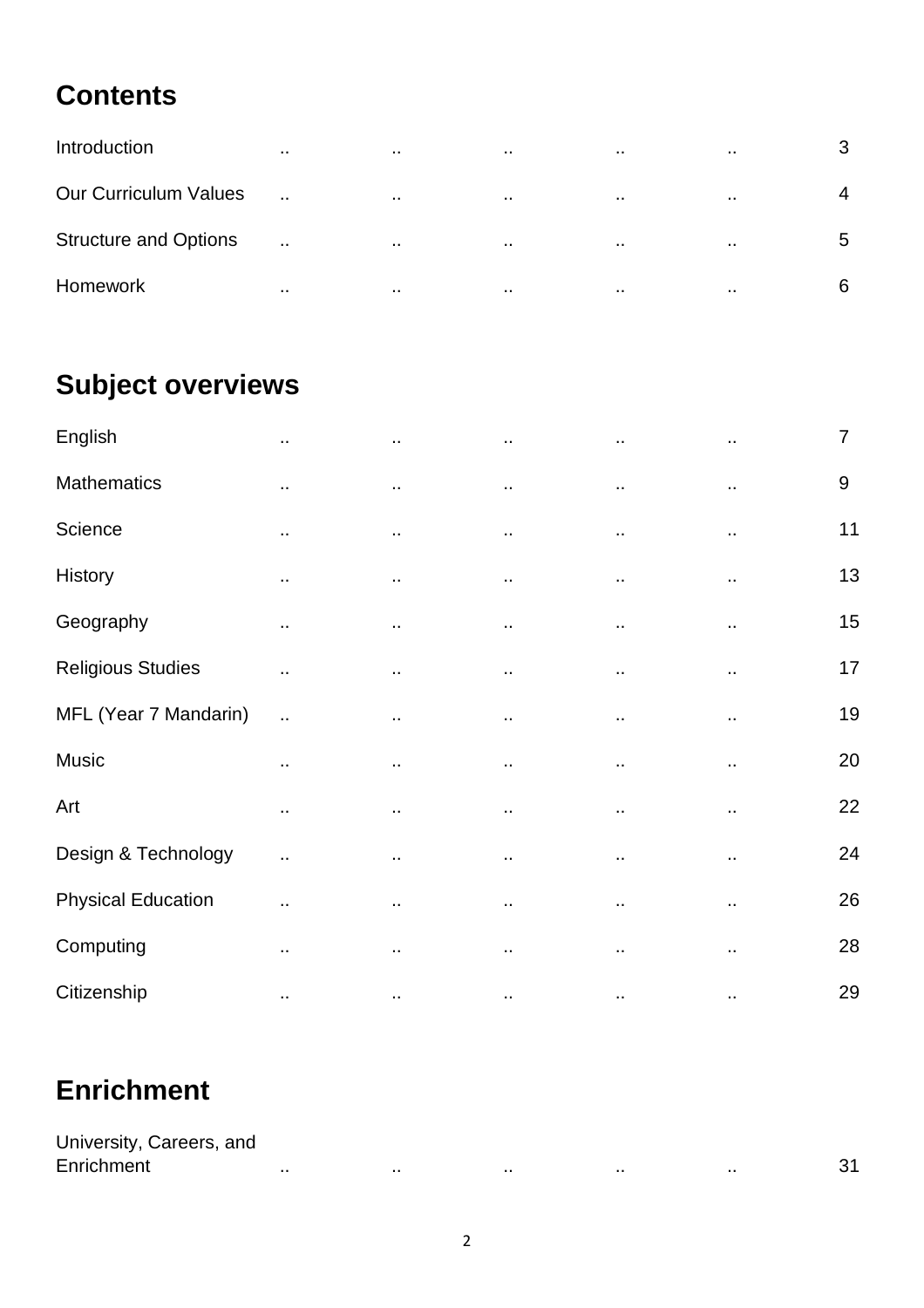# **Introduction**

At Prince Albert High, the curriculum in each subject area is designed backwards from university study, through A-Level, GCSE and down to Key Stage 3.

**Academic and knowledge rich** - Our children study an academic curriculum with a three-year Key Stage 3. We believe this provides our students with a solid foundation for further education empowering them to follow the career path of their choice and giving them a real chance to go to and succeed at university or pathways. The key learning is carefully codified and structured over time allowing students to master content that they can continue to develop beyond their time at PA High. We have committed extra curriculum time to the academic core of English, mathematics and science. Students study 5 hours of each of these subjects every week in KS3. Students also have 2 hours of humanities in every year group at Key Stage 3. This allows our children to experience success in these subjects quickly and at a very high level. For lower attaining students, we provide additional hours of English so that they can catch up at a faster rate. This reading recovery programme accelerates students reading quickly with a focus on phonics, decode, comprehension, synthesis and summary.

**Mastery 'alive' curriculum -** Our curriculum is planned 'backwards' from KS5 in each subject and includes a thorough base of content as well as the learning habits . We want our students to have a choice to attend the best universities or pathways in the country, so we plan back from this aim with our primary colleagues from PACT to build a curriculum offer that enhances student experience. Each subject discipline aims for students to develop base knowledge before they move on to the next phase of study. This is planned as a narrative structured over time. At each point the knowledge, conceptual understanding and learning habits that need to be mastered in order to move on are clearly defined in our schemes of learning. Our teachers have a detailed understanding of the curriculum structure and sequence, recognising how each lesson's learning fits into the students' broader development within the subject.

Our curriculum is also alive as it is representative of the world we live in. We want our children to be proud of their identities, so we have a built a representative curriculum that allows them to see their heritage celebrated. We pride ourselves on academics and teach children both conceptual and procedural learning of great minds from all walks of life.

**Habits of success** - We believe in a wholesome educational experience and pay as much attention to enrichment, character development and habits of success as we do academics. Our children visit universities (at least) once a year, have a broad and balanced enrichment programme and also spend time in the community to build wider networks. Our PSHE curriculum, our enrichment plan and our access and exposure programme is also mapped backwards from KS5. All of these are designed with the Gatsby Benchmarks in mind. We believe that 'Habits of Success' are practicable. Our habits of success empower our students to grow alongside academics in order to nourish their character.

Our curriculum – in each subject – provides opportunities for reading. Non-fiction texts elevate the curriculum content of medium-term plans and are intrinsically woven to provide a breadth of reading sources. Lessons and extra-curricular opportunities allow for debate to be practiced. Additionally, the mapping backwards from KS5 means that children are actively taught how to take Cornell notes, how to plan and execute interleaved practice, how to fact-check and form other habits of success – habits that we think make great learners.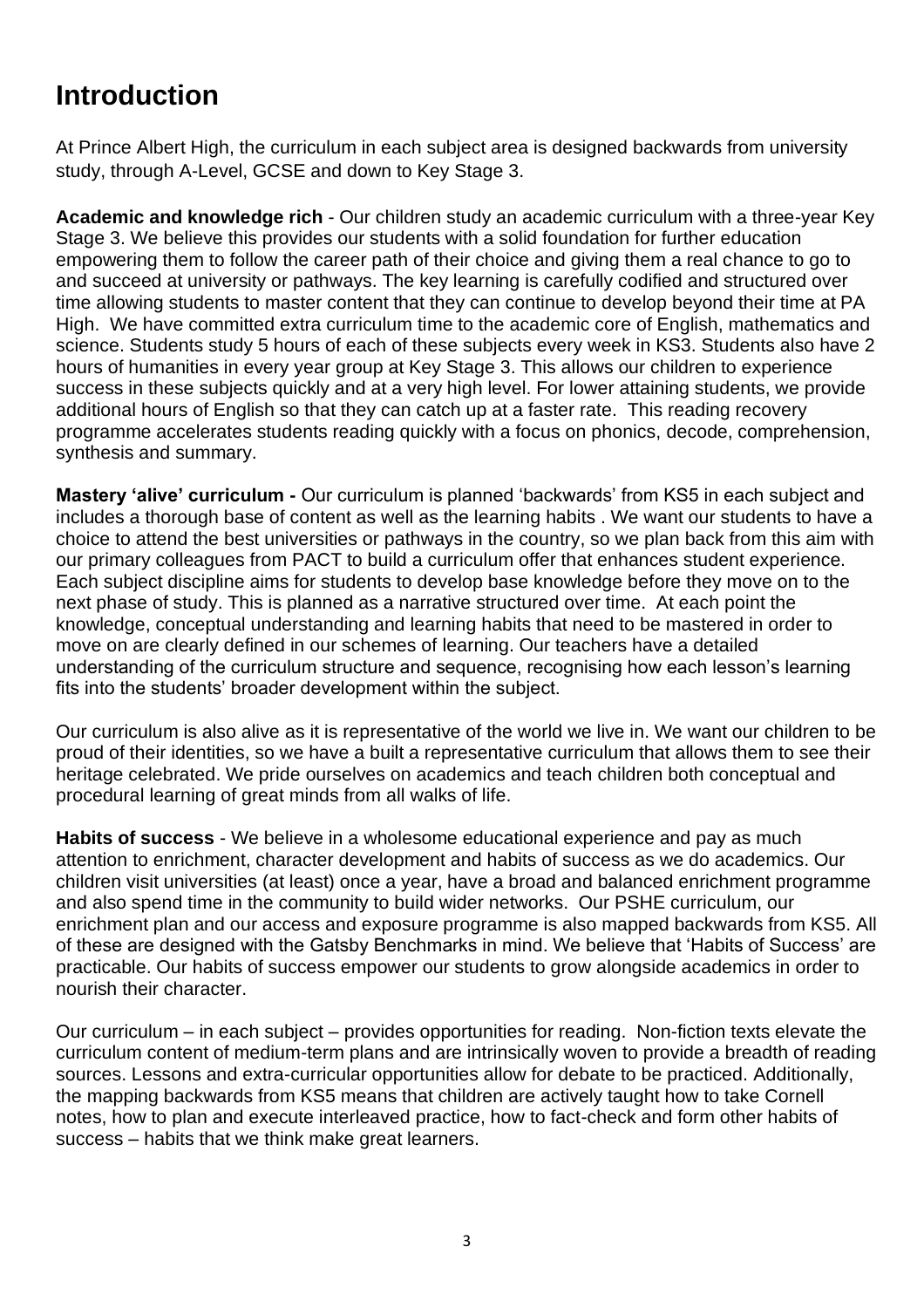# **Our Curriculum Values**

### **Our Purpose**

To ensure that when students leave PA High, they do so with real options: to go to best universities and pathways and succeed there.

### **Our curriculum pillars:**

- 1. High Quality Teaching: Teachers are experts with an excellent understanding of the intellectual journey they are taking their students on and have mastery in effective teaching skills.
- 2. Mastery 'alive' Curriculum: Our curriculum design enables students to make rapid progress and develop a framework of knowledge and understanding in each subject area that provides a solid foundation for further study.
- 3. Habits of Success: Students develop the characteristics that support their academic achievement, create thoughtful citizens and allow them to make reflective choices over their personal lives. Students understand the opportunities that a school and university education will afford. Students develop their passions and interests through an in-day enrichment programme.

At Prince Albert High, the curriculum in each subject area is designed backwards from university study, through A-Level, GCSE and down to Key Stage 3.

Our children study a traditional curriculum with an academic focus with a three year Key Stage 3. We believe this provides our students with a solid foundation for further education, empowering them to follow the career path of their choice and giving them a real chance to go to and succeed at university. A curriculum full of powerful knowledge is a hugely powerful tool of social justice, aiming to create socially mobile young people by giving them the opportunities to pursue careers they are passionate about.

We privilege language. We recognise that the success of our mission rests on our students' ability to become proficient and fluent readers and speakers. By providing opportunities for students to listen, make sense of, share and then challenge concepts we actively teach and encourage dialogue. Through this we also build on the art of debate by learning how to concede or sharpen our thinking. We explicitly teach subject-specific vocabulary and 'the language of opportunity' to enrich pupils' knowledge and understanding of the world. This allows our children to quickly develop a level of articulacy which enhances their confidence.

Our curriculum is alive as it is representative of the world we live in. We pride ourselves on academics and teach children both conceptual and procedural learning of great minds from all walks of life.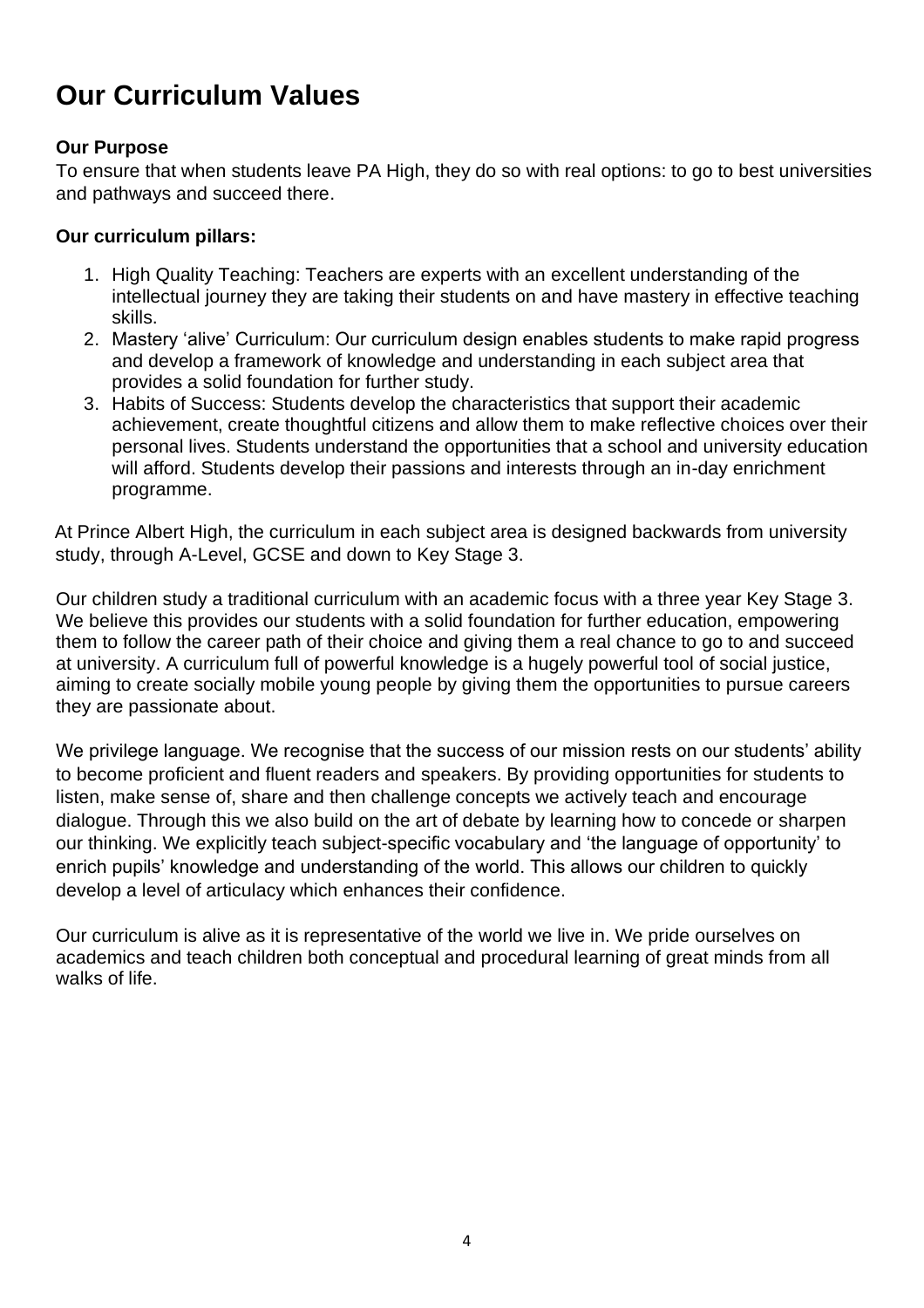# **Structure and Options**

### **Key Stage 3 Curriculum:**

In years 7 to 9, we offer a rich and varied curriculum, designed to prepare students fully for GCSEs, A Levels and university.

| <b>Subject</b>                   | Hours per week           |
|----------------------------------|--------------------------|
| English                          | 5 (7 if on RR programme) |
| <b>Maths</b>                     | 5                        |
| Science                          | 5                        |
| <b>RE</b>                        |                          |
| History                          | $\overline{2}$           |
| Geography                        | $\overline{2}$           |
| Mandarin                         |                          |
| Art                              |                          |
| <b>Music</b>                     |                          |
| Design and Technology            |                          |
| Computing                        |                          |
| <b>Physical Education</b>        | $\overline{2}$           |
| Personal Development/Citizenship |                          |

#### **Key Stage 4 Curriculum:**

Our students will study the following English Baccalaureate (EBacc) subjects at Key Stage 4:

| <b>Subject</b>              | Hours per week   |
|-----------------------------|------------------|
| English                     | 5                |
| <b>Maths</b>                | 4                |
| Science                     | 5                |
| <b>RE</b>                   | $\overline{2}$   |
| History/Geography           | 3                |
| Modern Foreign Language     | 3                |
| Computing                   |                  |
| Art                         | 3                |
| <b>PE</b>                   | 3                |
| <b>Music</b>                | 3                |
| Design and Technology       | 3                |
| <b>Physical Education</b>   | 2 (all students) |
| <b>Personal Development</b> |                  |

We discuss individual curriculum pathways with students and their parents particularly in year 9 and year 11, as students prepare for the transition to Key Stage 4 and Key Stage 5.

### **Key Stage 5 Curriculum:**

We will open our sixth form in 2026 after our 2021 founder students complete GCSEs and will offer A-level courses across a range of academic subjects.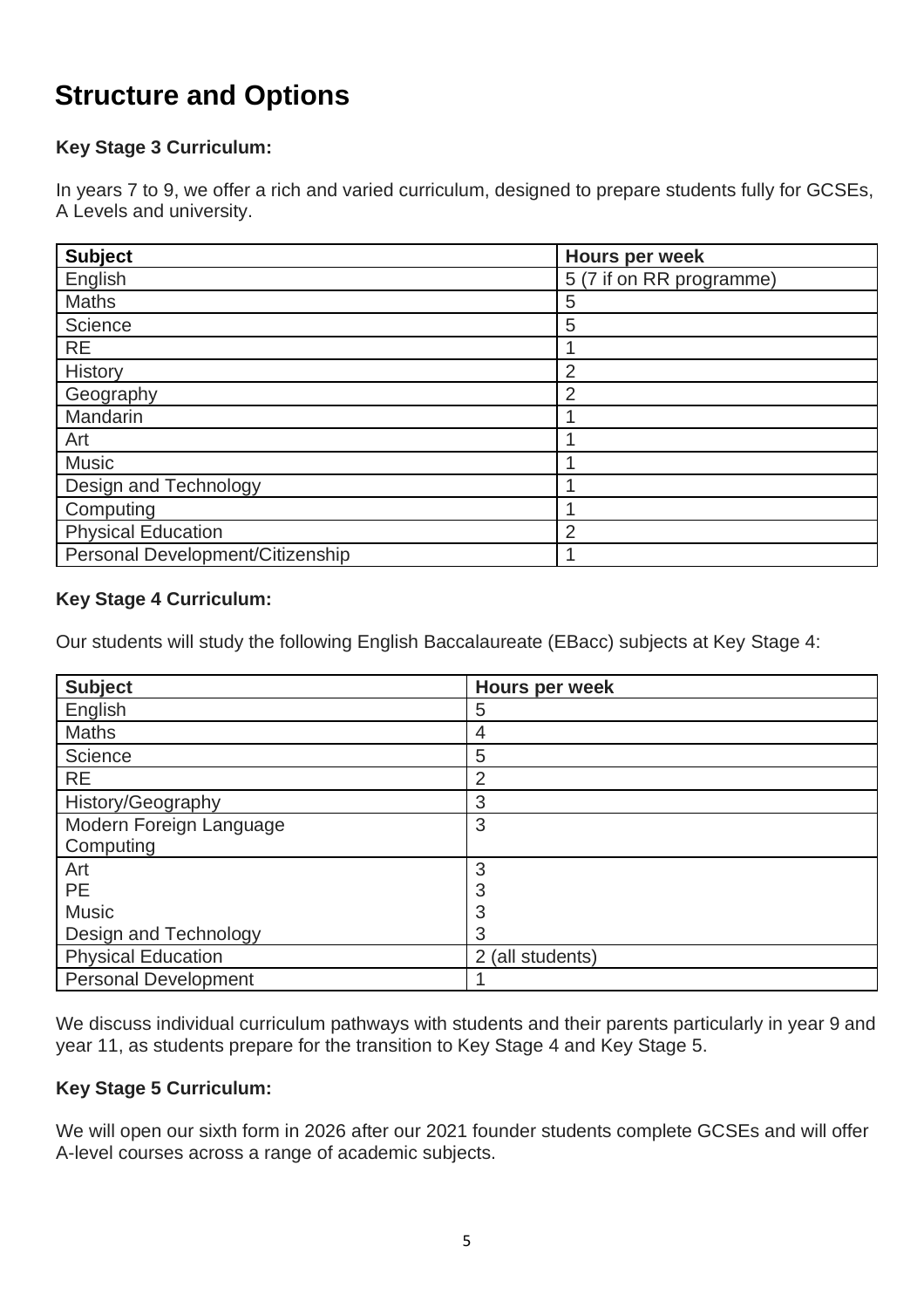# **Homework**

Homework at Prince Albert High School is never a tick-box activity, but instead is always a carefully-considered and valuable opportunity for learning. All homework tasks are planned with pupils' assessments in mind, and great care is taken to ensure that pupils are given regular and rigorous opportunities to consolidate the knowledge needed for their assessments and practice the skills required in their exams. Additionally, the tasks have been designed to be challenging enough for all learners to make progress and are a mechanism through which students are exposed to academic texts, equipped with a toolkit for revision, and encouraged to rehearse the core knowledge needed to be successful.

Homework is also an opportunity for pupils to be exposed to a wider range of texts and ideas than can be covered in the classroom. The rich understanding of a subject that this thorough approach takes will equip them with the knowledge and cultural capital they need to sit at the 'top tables' in their university and career goals.

In order to meet these criteria, over the course of the term the homework tasks will have met the objectives outlined below:

- Give students the opportunity to rehearse the subject-specific vocabulary and residual knowledge that has been delivered within lessons.
- Give exposure to non-fiction representative texts, which will enhance the knowledge gained by students within the topic. This exposure should be captured through Cornell Note-taking.
- Give students opportunity to practice a specific revision strategy in order to strengthen their revision toolkit. For example, self-quizzing using a knowledge organiser.
- Immersion in STFM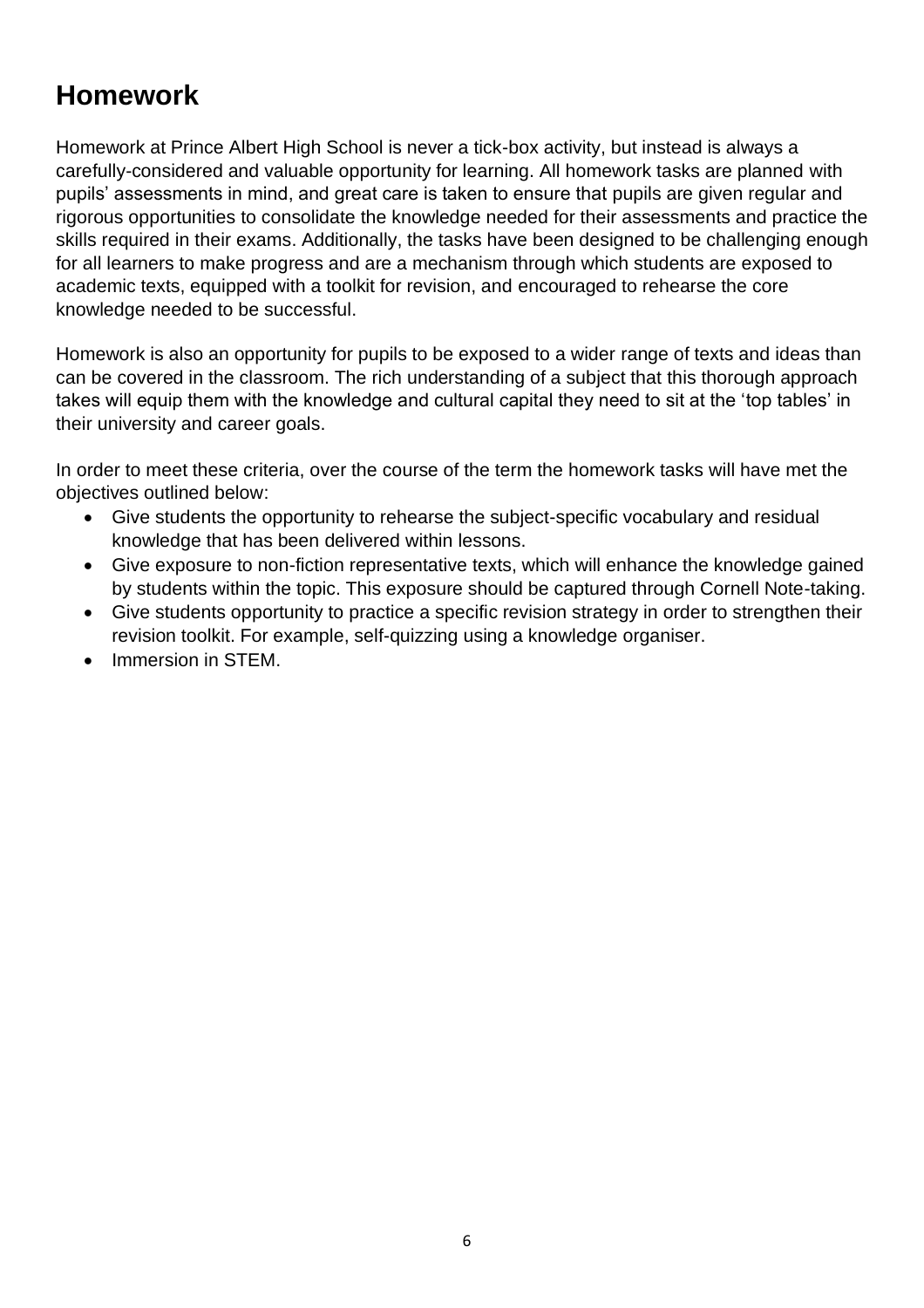# **English**

# **Subject Aim**

Through studying English, pupils will develop their confidence to speak, read and write fluently so that they can effectively communicate their ideas and emotions to others and through their reading and listening, others can communicate with them. By developing a passion and appreciation for reading for pleasure and information, we want pupils to appreciate our rich and varied literary heritage so that they acquire a wide vocabulary and develop culturally, emotionally, intellectually, socially and spiritually. Additionally, pupils should be able to analyse language, structure and form of whole texts, including a variety of forms, and articulate themselves academically in wellstructured critical essays, considering context and writer's intentions. Alongside this, pupils will enhance their understanding of grammar and knowledge of linguistic conventions so that they can analyse as well as manipulate conventions to suit audience, purpose and text-type.

|  |  |  | <b>Year 7 Termly Overview</b> |
|--|--|--|-------------------------------|
|--|--|--|-------------------------------|

| <b>Term</b>               | Key questions/<br>concepts                                                                                                                                                                                                                               | Key subject knowledge                                                                                                                                                                                                                                                                                                                                  |
|---------------------------|----------------------------------------------------------------------------------------------------------------------------------------------------------------------------------------------------------------------------------------------------------|--------------------------------------------------------------------------------------------------------------------------------------------------------------------------------------------------------------------------------------------------------------------------------------------------------------------------------------------------------|
| <b>Autumn 1</b><br>& 2    | How has<br>Shakespeare<br>presented the love<br>potion?                                                                                                                                                                                                  | Life in Elizabethan England and Shakespeare's life<br>$\bullet$<br>Elizabeth family relationships<br>The role of the love potion<br>$\bullet$<br>The form of a play<br>$\bullet$<br>Narrative of A Midsummer Night's Dream<br>$\bullet$<br>Life in Ancient Athens<br>$\bullet$<br>Essay and writing skills<br>$\bullet$                                |
| Spring 1 &<br>$\mathbf 2$ | "It has never been<br>easy being a<br>teenager, but<br>young people<br>today face more<br>challenges than<br>they have ever<br>done before."<br>Write a speech for<br>your school<br>assembly, stating<br>whether or not you<br>agree with this<br>view. | Classical rhetoric and its impact within today's society<br>$\bullet$<br>Use of Ethos, pathos and logos<br>$\bullet$<br>Persuasive speeches<br>$\bullet$<br>Oracy<br>$\bullet$<br>The form of speeches<br>$\bullet$<br>Language analysis<br>Speech writing skills with form, audience and purpose                                                      |
| Summer 1<br>& 2           | <b>How does Dickens</b><br>explore the<br>relationship<br>between family,<br>money and social<br>class in 'Great<br><b>Expectations'?</b>                                                                                                                | Life in Victorian England and Victorian Crime<br>The form of a novel<br>$\bullet$<br>Narrative of Great Expectations<br>$\bullet$<br>Pip-character development and vocabulary to describe<br>him<br>Knowledge of following characters and how they interact<br>$\bullet$<br>with; Pip, Magwitch, Miss Havisham and Estella<br>Essay and writing skills |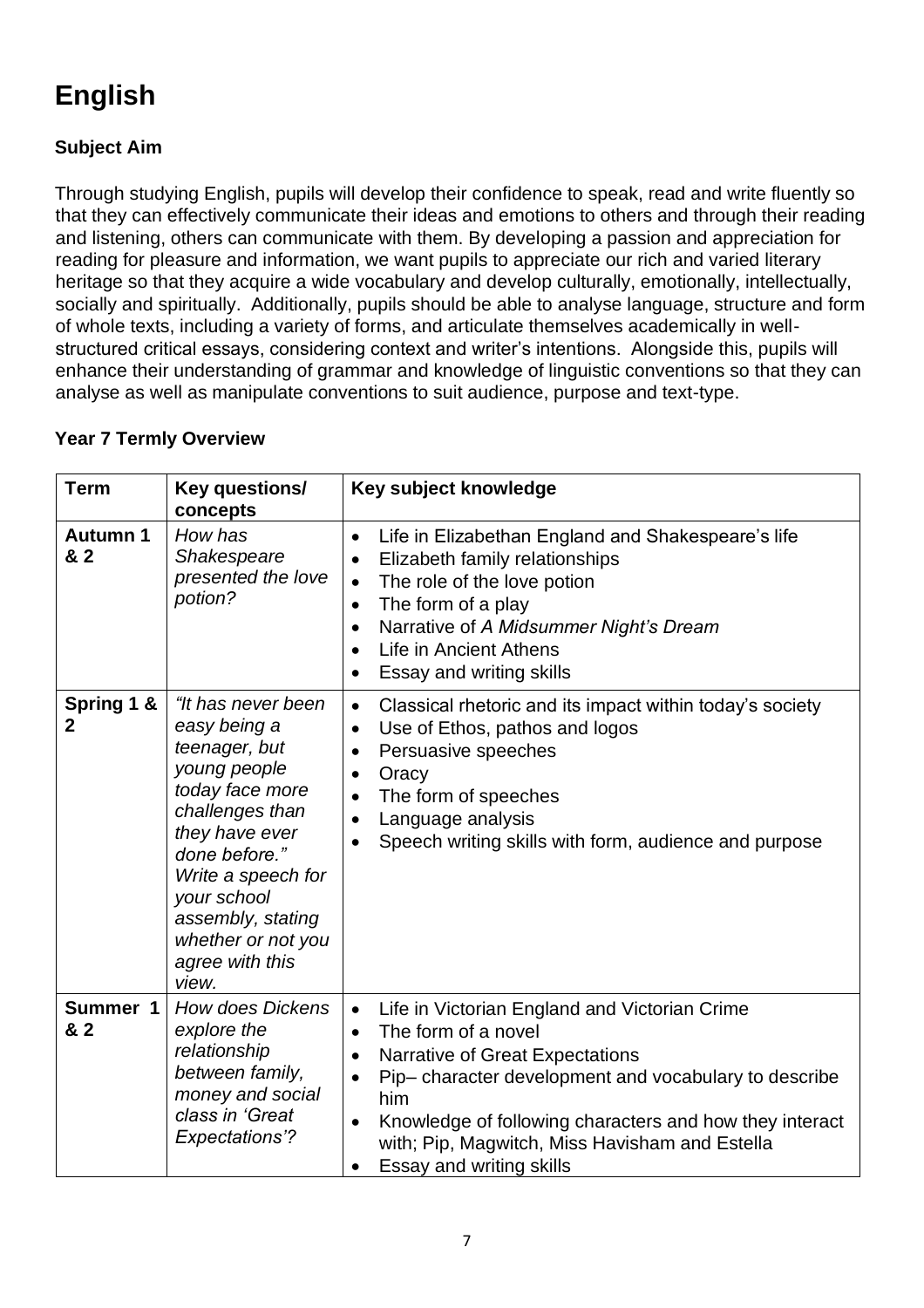In addition to regular knowledge quizzes and multiple-choice style questions, pupils will also undertake extended writing tasks where pupils analytical skills, vocabulary, grammar and punctuation skills are assessed. In GCSE study, pupils will be entered for two GCSEs: the AQA Literature Specification and AQA Language specification. In Literature, pupils will study and be assessed on Macbeth, The Strange Case of Jekyll and Hyde, An Inspector Calls, Conflict and Power poetry and a collection of previously unseen poetry.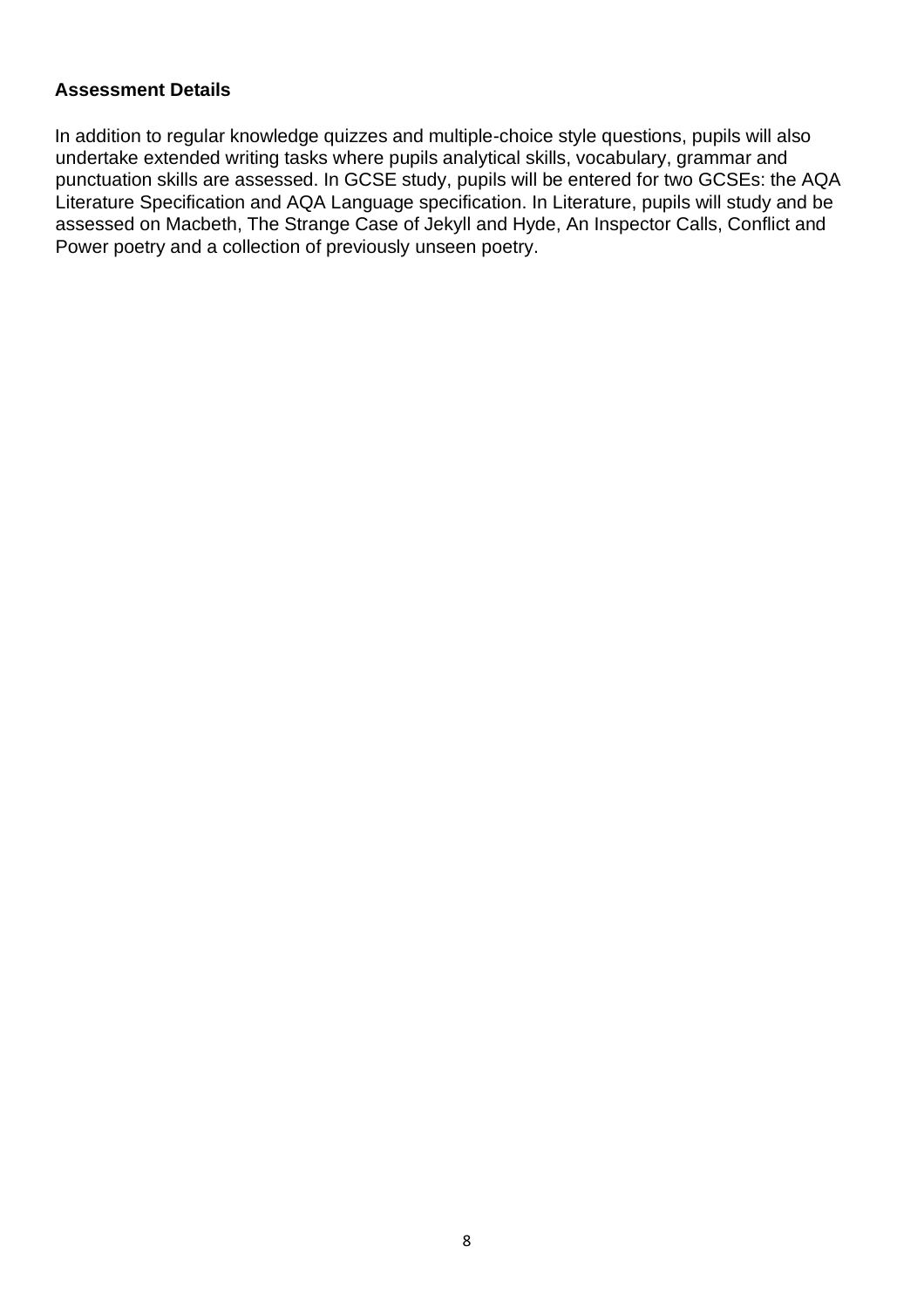# **Mathematics**

# **Subject Aim**

Through studying Mathematics students learn to be logical, analytical problem solvers thereby fostering resilience and independent thinking. Students will be guided in exploration of increasingly complex, rich mathematical concepts and be supported through explicit modelling of key language and notations to enable them to articulate their mathematical thinking and communicate their methods accurately.

Through the use of real-life mathematical examples, students will develop an appreciation for the importance of Mathematics in everyday life and the power and versatility of the subject.

| <b>Term</b>     | Key questions/<br>concepts                                                                                                                                                                 | Key subject knowledge                                                                                                                                                                                                                                                                                                                                                                                                                                                                                                                                                                                                                     |
|-----------------|--------------------------------------------------------------------------------------------------------------------------------------------------------------------------------------------|-------------------------------------------------------------------------------------------------------------------------------------------------------------------------------------------------------------------------------------------------------------------------------------------------------------------------------------------------------------------------------------------------------------------------------------------------------------------------------------------------------------------------------------------------------------------------------------------------------------------------------------------|
| <b>Autumn 1</b> | To secure key<br>numeracy skills<br>and understand<br>types of basic<br>number. (Number)<br>To explore<br>properties of 2D<br>and 3D shapes.<br>(Geometry)                                 | 3x2 digit multiplication and division.<br>$\bullet$<br>Negative numbers and the four operations.<br>$\bullet$<br>Order of operations.<br>$\bullet$<br>Prime numbers up to 100.<br>$\bullet$<br>Divisibility checks.<br>$\bullet$<br>Factors and multiples.<br>$\bullet$<br>HCF and LCM.<br>$\bullet$<br>Naming polygons.<br>$\bullet$<br>Properties of triangles and quadrilaterals.<br>$\bullet$<br>Naming 3D shapes.<br>$\bullet$<br>Identifying faces, edges and vertices.<br>$\bullet$<br>Nets of shapes.<br>$\bullet$<br>Plans and elevations.<br>$\bullet$                                                                          |
| <b>Autumn 2</b> | To be introduced<br>to fractions and<br>decimals.<br>(Number)                                                                                                                              | Simple fractions of quantities.<br>$\bullet$<br>Calculating with fractions.<br>$\bullet$<br>Understanding place value.<br>$\bullet$<br>Rounding to decimal places.<br>$\bullet$<br>Ordering decimals.<br>$\bullet$<br>Multiplication and division with decimals.<br>$\bullet$<br>Estimation<br>$\bullet$                                                                                                                                                                                                                                                                                                                                  |
| <b>Spring 1</b> | To develop angle<br>reasoning skills.<br>(Geometry)<br>To be introduced<br>to percentages.<br>(Number)<br>To understand<br>metric units and<br>develop angle<br>application.<br>(Geometry) | Naming, measuring and drawing angles.<br>$\bullet$<br>Angles on a straight line, in quadrilaterals and triangles.<br>$\bullet$<br>Angles in parallel lines.<br>$\bullet$<br>Triangle proofs.<br>$\bullet$<br>Solving problems involving polygons.<br>$\bullet$<br>Naming, measuring and drawing angles.<br>$\bullet$<br>Angles on a straight line, in quadrilaterals and triangles.<br>$\bullet$<br>Angles in parallel lines.<br>$\bullet$<br>Triangle proofs.<br>$\bullet$<br>Solving problems involving polygons.<br>$\bullet$<br>Converting between metric and imperial units.<br>$\bullet$<br>Measuring simple bearings.<br>$\bullet$ |

### **Year 7 Termly Overview**

• Drawing and measuring bearings.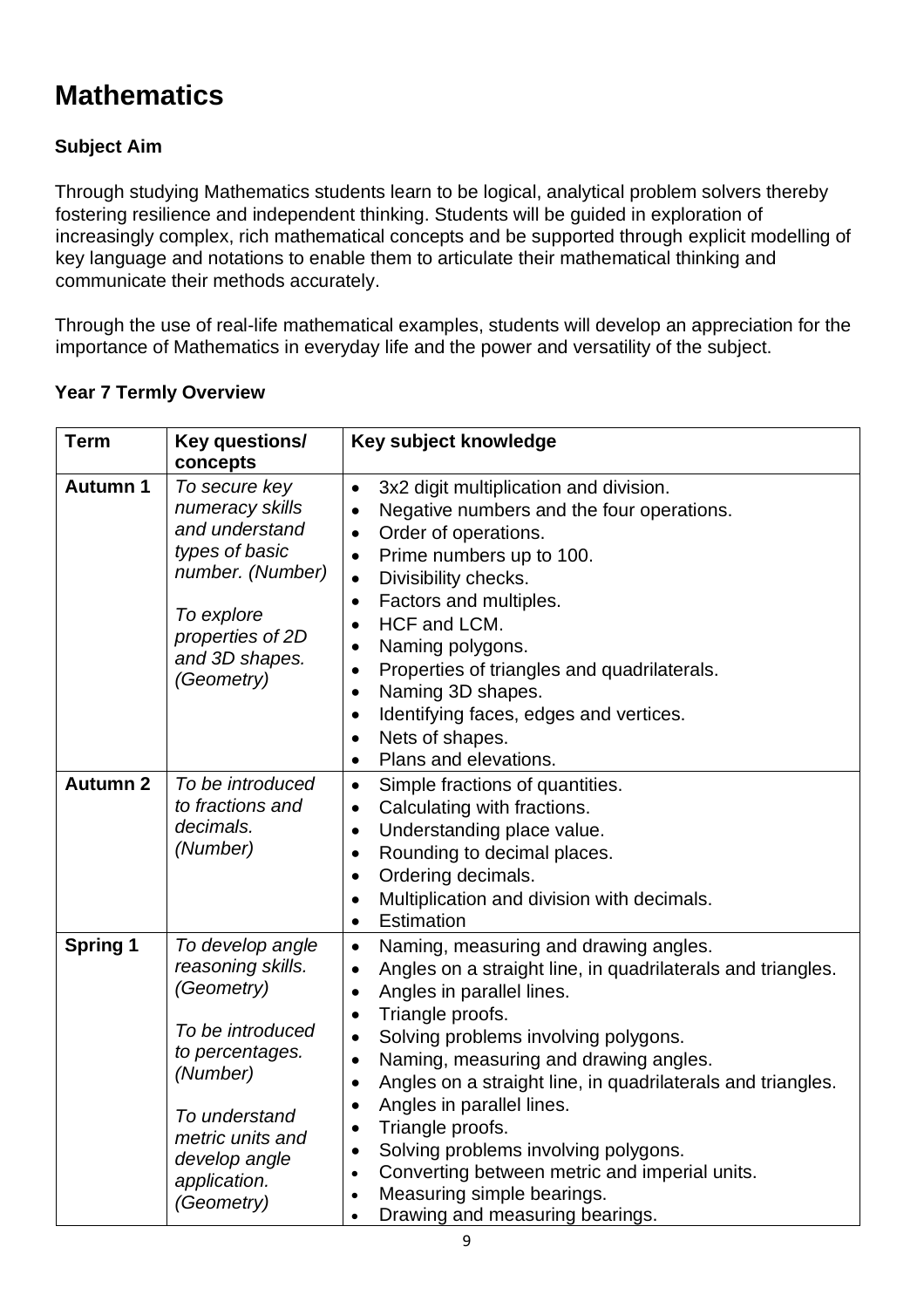| <b>Spring 2</b>                    | To be introduced<br>to simple algebra.<br>(Algebra)<br>To be able to work<br>with non-integers<br>and proportion<br>problems.<br>(Number)<br>To be able to<br>manipulate and<br>solve problems<br>involving algebra.<br>(Algebra)                                       | Simplifying simple algebra.<br>$\bullet$<br>Expanding and simplifying single brackets.<br>$\bullet$<br>Factorising.<br>$\bullet$<br>Substituting negative numbers into algebraic<br>$\bullet$<br>expressions.<br>Substitution into complex formula.<br>Expanding double brackets.<br>$\bullet$<br>Converting between fractions, decimals and<br>percentages.<br>Ordering fractions, decimals and percentages.<br>$\bullet$<br>Simplifying ratios.<br>$\bullet$<br>Calculating with ratios.<br>$\bullet$<br>Calculating with proportion recipes.<br>$\bullet$<br>Solving problems involving proportion.<br>$\bullet$<br>Exchange rates.<br>$\bullet$<br>Solving simple equations.<br>$\bullet$<br>Using formula inversely.<br>$\bullet$<br>Solving equations, involving unknowns on both sides.<br>$\bullet$<br>Forming and solving equations from statements.<br>$\bullet$                                                                                                          |
|------------------------------------|-------------------------------------------------------------------------------------------------------------------------------------------------------------------------------------------------------------------------------------------------------------------------|-------------------------------------------------------------------------------------------------------------------------------------------------------------------------------------------------------------------------------------------------------------------------------------------------------------------------------------------------------------------------------------------------------------------------------------------------------------------------------------------------------------------------------------------------------------------------------------------------------------------------------------------------------------------------------------------------------------------------------------------------------------------------------------------------------------------------------------------------------------------------------------------------------------------------------------------------------------------------------------|
| <b>Summer 1</b><br><b>Summer 2</b> | <b>Discovering types</b><br>of number.<br>(Number)<br>Exploring space in<br>the second<br>dimension, third<br>dimension and<br>shape<br>manipulation.<br>(Geometry)<br>An introduction to<br>probability.<br>(Probability)<br>To be able to apply<br>algebra. (Algebra) | Finding simple squares, cubes and roots.<br>$\bullet$<br>Calculating indices and roots.<br>$\bullet$<br>Finding area and perimeter of triangles, rectangles and<br>basic quadrilaterals.<br>Calculating area of circumference of a circle given the<br>$\bullet$<br>radius.<br>Completing tessellations.<br>$\bullet$<br>Identifying lines of symmetry.<br>$\bullet$<br>Carrying out simple enlargements.<br>$\bullet$<br>Carrying out simple transformations on axes.<br>$\bullet$<br>Calculating volumes in simple cases.<br>$\bullet$<br>Sum of probabilities is 1.<br>Relative frequency.<br>Finding missing probabilities.<br>٠<br>Finding terms in a linear sequence.<br>$\bullet$<br>Finding the nth term.<br>$\bullet$<br>Knowing where terms are within a sequence.<br>$\bullet$<br>Recognising non-linear number sequences.<br>$\bullet$<br>Using co-ordinates in four quadrants.<br>Calculating midpoints of a point.<br>$\bullet$<br>Constructing simple linear graphs. |

In addition to extended problem-solving questions with real-life contexts to enable them to identify and apply appropriate mathematical methods, students will undertake regular topic tests and termly assessments consisting of three papers: mental maths, calculator and non-calculator. In GCSE study, we will follow Edexcel Specification 1MA1 at the Higher or Foundation tier of entry.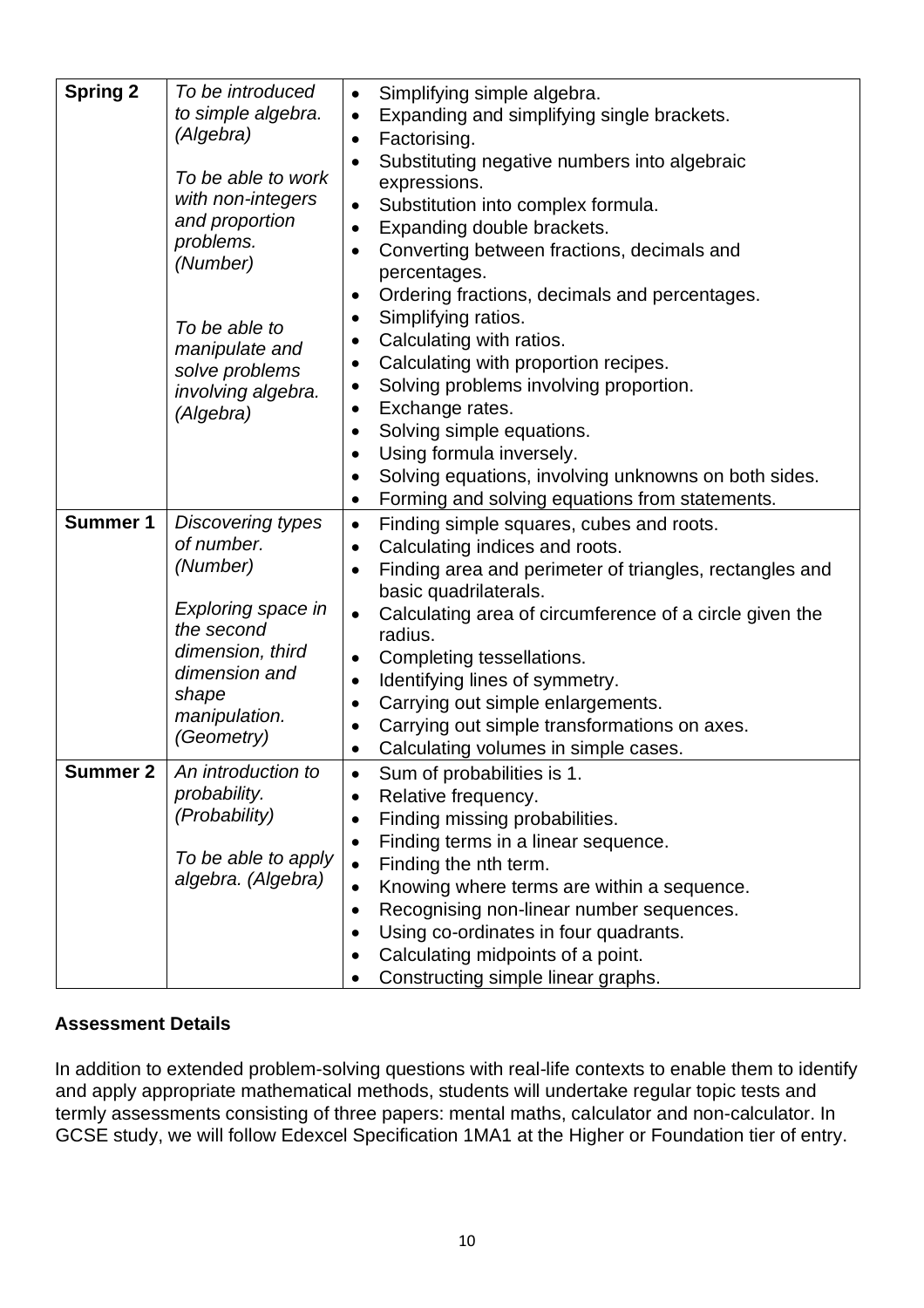# **Science**

# **Subject Aim**

We aim to improve opportunities for all young people regardless of background. In Science, this means pupils developing a comprehensive and connected understanding of the big picture of Science and ensuring that young people leave school with enough scientific capital to inform their decision making throughout their life, to understand their impact on the environment, and to know how to be and stay healthy. Many excellent career pathways lie in the field of Science, and our pupils will use their thorough and rigorous education of Chemistry, Physics, and Biology to access these pathways should they choose to.

To do this we will ensure pupils build up a body of key knowledge, concepts and practical skills over time and these will be interleaved throughout a 7-year curriculum to ensure success. Pupils will be encouraged to recognise the power of rational explanation and develop a sense of excitement and curiosity about natural phenomena.

| <b>Term</b>     | Key questions/<br>concepts                                                                                     | Key subject knowledge                                                                                                                                                                                                                                                                                                                                                                                                                               |
|-----------------|----------------------------------------------------------------------------------------------------------------|-----------------------------------------------------------------------------------------------------------------------------------------------------------------------------------------------------------------------------------------------------------------------------------------------------------------------------------------------------------------------------------------------------------------------------------------------------|
| <b>Autumn 1</b> | How can we investigate<br>the world scientifically?<br>How are plants and<br>animals constructed?<br>(Biology) | Testing variables fairly<br>$\bullet$<br>Planning, conducting, and evaluating an experiment<br>$\bullet$<br>Collecting data and drawing conclusions from it<br>$\bullet$<br>Organic and inorganic matter<br>$\bullet$<br>Use of microscopes and magnification<br>$\bullet$                                                                                                                                                                          |
| <b>Autumn 2</b> | How do forces predict<br>motion? (Physics)<br>How does the human<br>body work? (Biology)                       | Types of force, and how they are balanced and<br>$\bullet$<br>unbalanced<br>Friction and falling objects<br>$\bullet$<br>The skeletal system<br>$\bullet$<br>Joints and muscles<br>$\bullet$<br>Gas exchange, breathing, and respiration<br>$\bullet$<br>The circulatory system<br>$\bullet$                                                                                                                                                        |
| <b>Spring 1</b> | How do organisms<br>reproduce? (Biology)<br>What is matter?<br>(Chemistry)<br>How do we see?<br>(Physics)      | Adolescence<br>$\bullet$<br>Animal and plant reproductive systems<br>$\bullet$<br>Menstruation, fertilisation, and gestation<br>$\bullet$<br>Flowers, pollination, seed dispersal, and<br>$\bullet$<br>germination<br>States of matter, state changes<br>$\bullet$<br>Particle model, dissolving, and diffusion<br>$\bullet$<br>Gas pressure<br>$\bullet$<br>Reflection and refraction<br>$\bullet$<br>How eyes and cameras see things<br>$\bullet$ |
| <b>Spring 2</b> | What are elements?<br>(Chemistry)<br>What is the Earth made<br>from? (Physics)                                 | Elements, atoms, and compounds<br>$\bullet$<br>How to write a chemical formula<br>$\bullet$<br>The earth's atmosphere<br>$\bullet$<br>Sedimentary, igneous, and metamorphic rocks; and<br>$\bullet$<br>the rock cycle                                                                                                                                                                                                                               |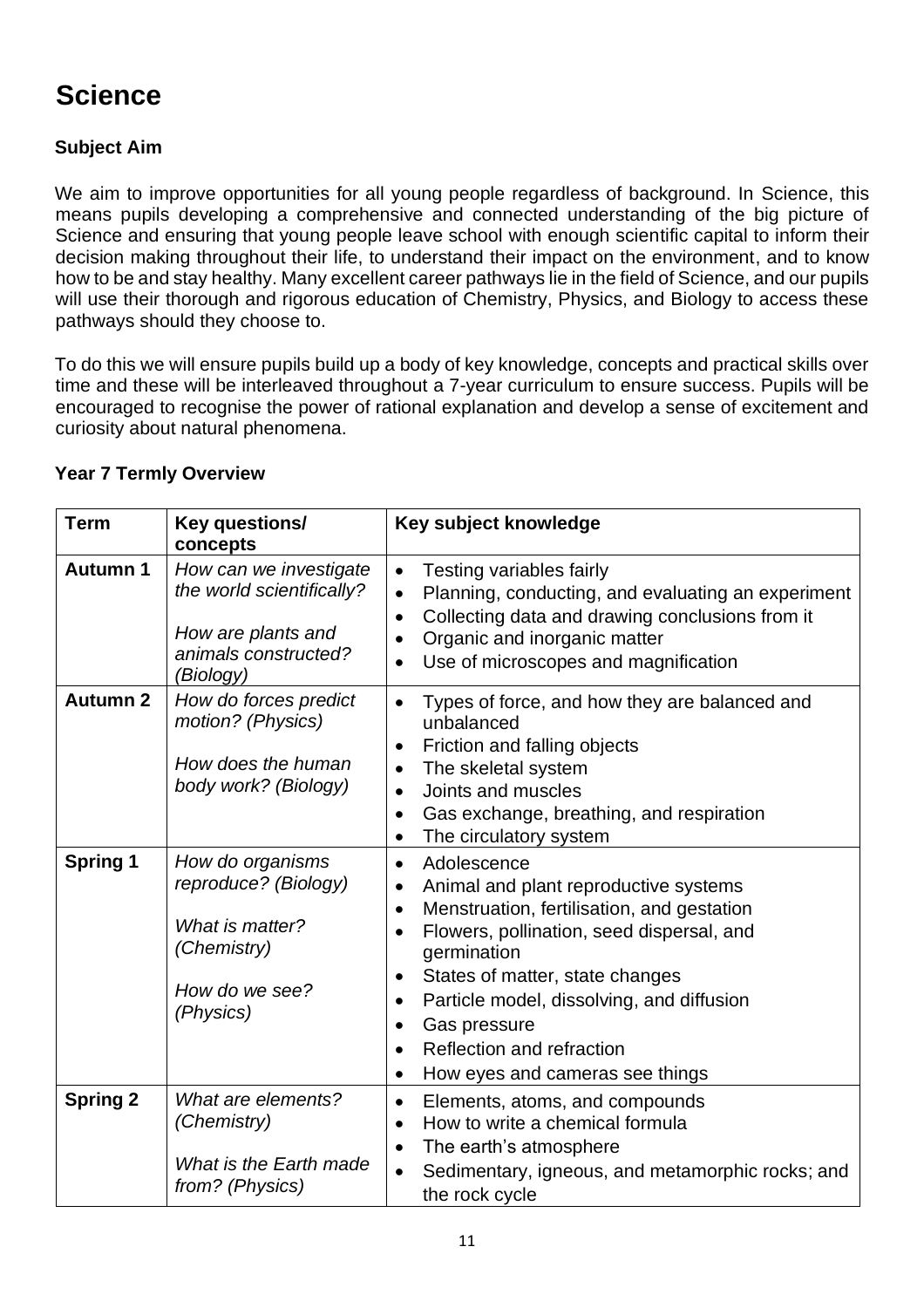|                 |                                                                                                                              | The carbon cycle and Climate change<br>Recycling<br>٠                                                                                                                          |
|-----------------|------------------------------------------------------------------------------------------------------------------------------|--------------------------------------------------------------------------------------------------------------------------------------------------------------------------------|
| <b>Summer 1</b> | What is the difference<br>between an acid and an<br>alkali? (Chemistry)<br>How and why do<br>chemicals react?<br>(Chemistry) | Acids, alkalis, and measuring pH<br>$\bullet$<br><b>Neutralisation</b><br>$\bullet$<br><b>Chemical reactions</b><br>Combustion and burning fuels<br>Decomposition              |
| <b>Summer 2</b> | How do we hear?<br>(Physics)<br>What's in space?<br>(Physics)                                                                | The structure of the ear<br>Soundwaves<br>Ultrasound and echoes<br>Our solar system and its planets and moons<br>$\bullet$<br>How orbit affects night and day, and the seasons |

In addition to regular knowledge quizzes and multiple choice style questions pupils will also undertake regular short answer questions in relation to key science practicals. Pupils will also answer a range of GCSE-style questions in regular 'topic tests' designed to highlight their strengths and areas where further teaching and revision is needed.

In GCSE study, we will follow the AQA Specification offering both separate science or combined science pathways.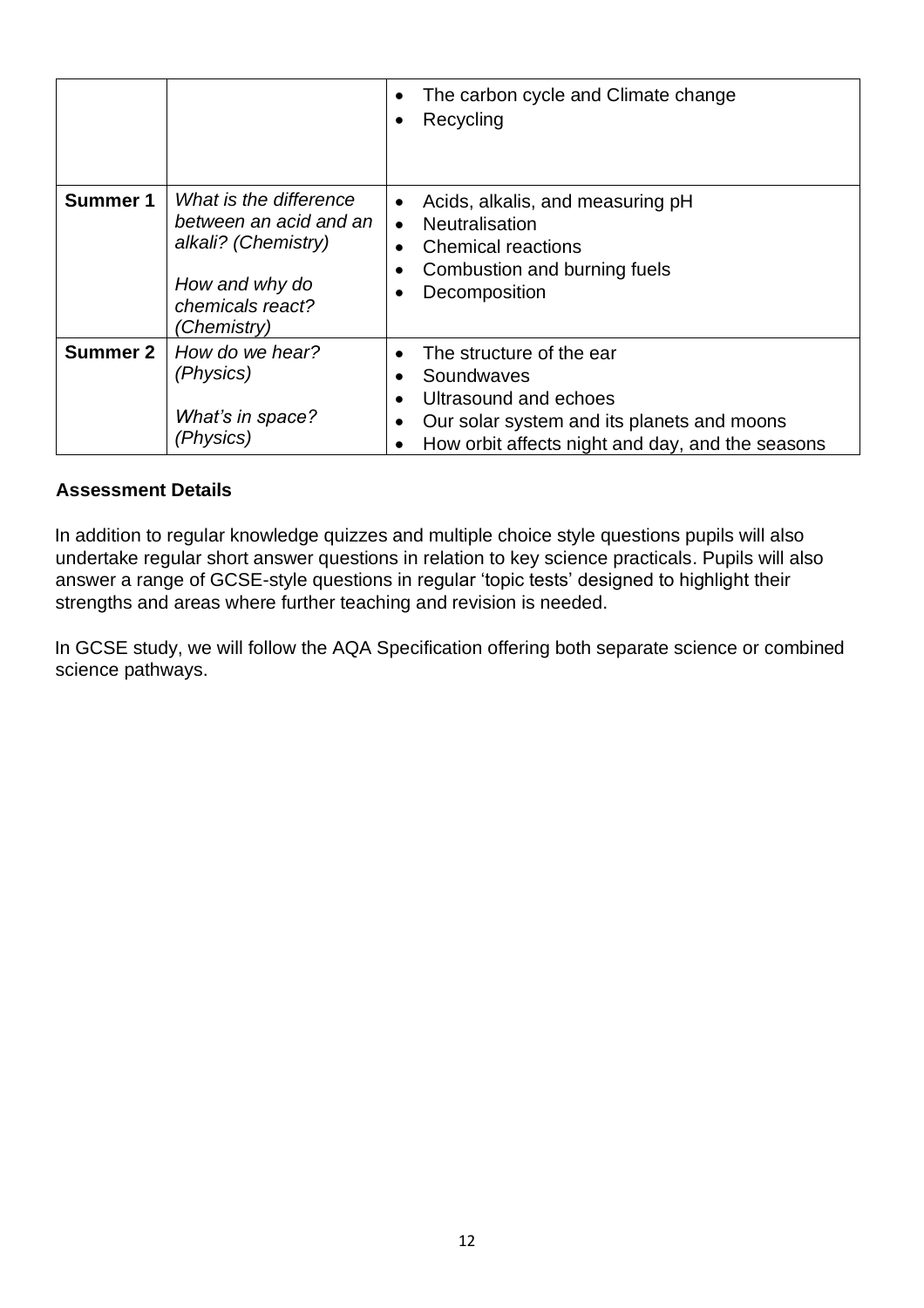# **History**

# **Subject Aim**

In year 7 history, we will ensure pupils know and understand history as a coherent, chronological narrative and an understanding of how Britain has influenced and *been influenced* by the wider world. Pupils understanding of international historical events will also develop, as we seek to ensure our students of History understand not only significant events in this country but important moments around the globe. Pupils will also begin to understand historical concepts, such as continuity and change, cause and consequence, similarity, difference and significance. Alongside this, pupils will critically analyse methods of historical enquiry and discern how and why contrasting arguments and interpretations of the past have been made.

| <b>Term</b>            | <b>Key questions/concepts</b>                                                                                          | Key subject knowledge                                                                                                                                                                                                                                                                                                                                                                                                                                                                                                                                                                      |
|------------------------|------------------------------------------------------------------------------------------------------------------------|--------------------------------------------------------------------------------------------------------------------------------------------------------------------------------------------------------------------------------------------------------------------------------------------------------------------------------------------------------------------------------------------------------------------------------------------------------------------------------------------------------------------------------------------------------------------------------------------|
| <b>Autumn</b><br>1 & 2 | <b>The Norman Conquest</b><br>The development of state and<br>society in Norman England 1066-<br>1087                  | What England was like before the<br>Norman invaded.<br>Contenders to the throne.<br>$\bullet$<br><b>Battle of Stamford Bridge</b><br>$\bullet$<br><b>Battle of Hastings</b><br>$\bullet$<br><b>Bayeux Tapestry</b><br>$\bullet$<br>William's methods of control; Feudal<br>System, Domesday Book and<br>castes.<br>William's reputation as monarch<br>How England changed under<br>Norman rule.                                                                                                                                                                                            |
| <b>Spring 1</b><br>& 2 | <b>The Medieval World</b><br>The development of the Church,<br>state and society in the medieval<br>period, 1087-1509. | Life as a medieval peasant in<br>$\bullet$<br>England and in the eastern world.<br>Importance of religion.<br>$\bullet$<br>Role of the church in medieval<br>$\bullet$<br>England.<br>Thomas Beckett investigation;<br>power struggle between the Crown<br>and the Church<br>The Black Death; how it became a<br>$\bullet$<br>pandemic and the impact of this.<br>Peasants Revolt, why this happened<br>and consequences of this.<br>Medieval justice and punishments.<br>Crusades, purpose and<br>$\bullet$<br>consequences.<br>Saladin and Richard I as leaders of<br>the Third Crusade. |
| Summer<br>1 & 2        | <b>Early Modern Period</b><br>The development of the Church,<br>state and society, 1509-1745                           | Henry VII.<br>$\bullet$<br>Henry VIII.                                                                                                                                                                                                                                                                                                                                                                                                                                                                                                                                                     |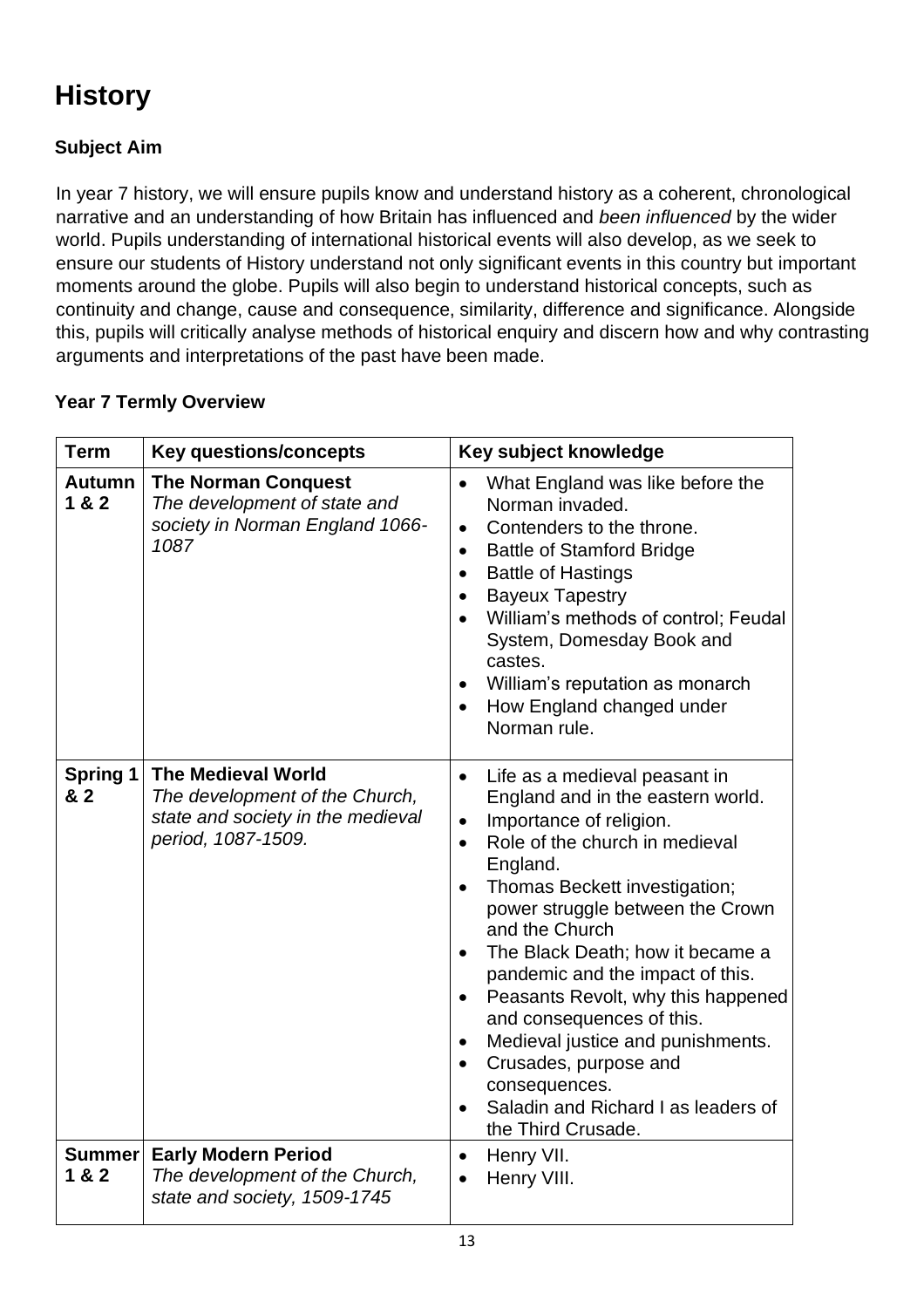| Religious changes under Henry VIII;<br>$\bullet$<br>break with Rome. |
|----------------------------------------------------------------------|
| Mary I.<br>$\bullet$                                                 |
| Relationship between Mary I and<br>$\bullet$                         |
| Elizabeth.                                                           |
| Elizabeth I becoming queen,<br>$\bullet$                             |
| religious issues and changes to                                      |
| England under her reign.                                             |
| Life as an ordinary person in<br>$\bullet$                           |
| Elizabethan England, focus on                                        |
| <b>Black Tudors.</b>                                                 |
| Spanish Armada, causes and<br>$\bullet$                              |
| consequences.                                                        |
| James I, end of the Tudor reign.<br>$\bullet$                        |
| English Civil War, short and long<br>$\bullet$                       |
| term causes and key battles.                                         |
| Ottoman Empire, power<br>$\bullet$                                   |
| consolidation.                                                       |
| Changes in power and position of<br>$\bullet$                        |
| the empire, under different rulers.                                  |
| Decline of the Ottoman Empire and<br>$\bullet$                       |
| eventual collapse.                                                   |

In line with the GCSE specification, pupils will answer adapted GCSE style questions during each term, in the form of a end of unit summative assessment. At GCSE level, pupils will be entered for the AQA GCSE in History.

Each assessment will include both source based and essay questions; skills we will build upon in lessons. In addition to regular knowledge quizzes and multiple choice style questions pupils will also write paragraphs and essays in response to key enquiry questions, focusing on each specific time period.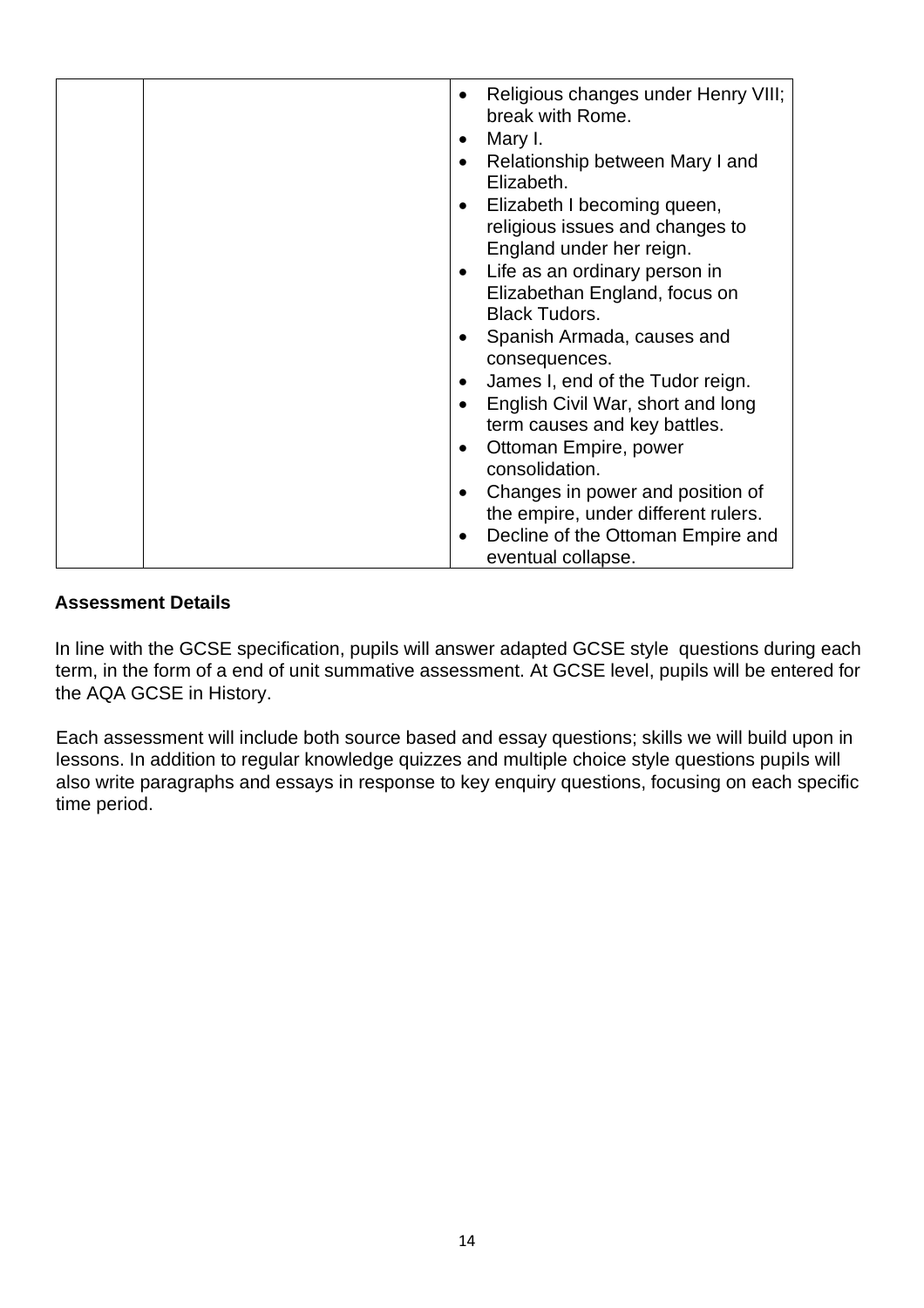# **Geography**

# **Subject Aim**

PAHS Geographers will be critical, creative and curious. They seek to not only understand their local area and the wider world, but also are able to propose their own solutions to create a better future for all. Through studying geography, students will develop a deep understanding of how both physical and human geographical processes work. Through geographical theories and models, our pupils will develop an appreciation for the wider context of the world and contemporary issues, alongside the disciplinary knowledge and skills that will enable them to investigate the world and make justifiable predictions about how this is likely to change in the future.

| <b>Term</b>            | Key questions/<br>concepts                                                                                                                                         | Key subject knowledge                                                                                                                                                                                                                                                                                                                                                                                                                                                                                    |
|------------------------|--------------------------------------------------------------------------------------------------------------------------------------------------------------------|----------------------------------------------------------------------------------------------------------------------------------------------------------------------------------------------------------------------------------------------------------------------------------------------------------------------------------------------------------------------------------------------------------------------------------------------------------------------------------------------------------|
| <b>Autumn</b><br>1 & 2 | Why do tectonic<br>hazards occur<br>and what is their<br>impact?<br>How has Japan<br>successfully<br>managed their<br>tectonic hazards?                            | Location of continents<br>$\bullet$<br>Continental drift theory and evidence<br>$\bullet$<br>Plate tectonics theory<br>$\bullet$<br>Different plate boundaries: convergent, divergent and<br>$\bullet$<br>transform<br>Tectonic hazards: earthquakes and volcanic eruptions<br>Social, economic and environmental impacts of tectonic<br>hazards<br>Management strategies: protection, planning and prediction<br>$\bullet$<br>Evaluation of the effectiveness of these strategies in Japan<br>$\bullet$ |
| <b>Spring 1</b><br>& 2 | What does<br>development look<br>like on a global<br>scale?<br>Why is Haiti the<br>least<br>economically<br>developed in the<br>Western<br>Hemisphere?             | Development indicators<br>$\bullet$<br>Sectors of the economy: primary, secondary, tertiary and<br>$\bullet$<br>quaternary<br>How quality of life changes as a country develops<br>$\bullet$<br>Examples and characteristics of high-income countries, low-<br>$\bullet$<br>income countries and newly-emerging economies<br>Causes of uneven development in Haiti: tectonic hazards,<br>$\bullet$<br>tropical storms, colonial legacy, weak governance, global<br>trade networks                        |
| <b>Summer</b><br>1 & 2 | Why do weather<br>and climate<br>patterns vary<br>around the<br>world?<br>What are the<br>opportunities and<br>challenges to<br>development in<br>the Thar desert? | How the global climate has changed over time from the Ice<br>$\bullet$<br>Age onwards<br>How climate and weather patterns vary around the world<br>$\bullet$<br>The global biomes: hot desert, cold environment, tropical<br>rainforest, savannah, deciduous forest<br>The global atmospheric model<br>$\bullet$<br>Characteristics of hot deserts                                                                                                                                                       |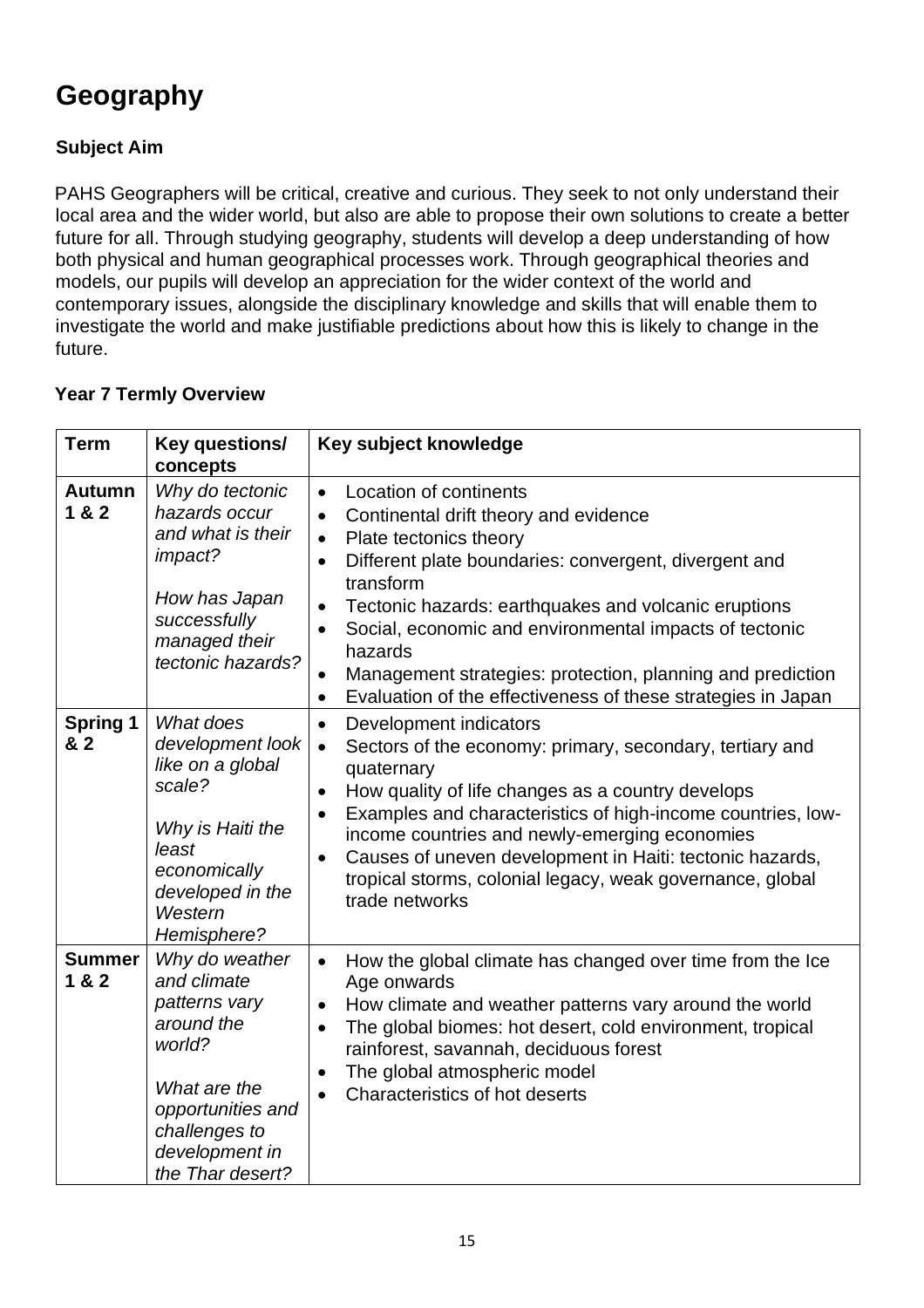In addition to regular knowledge quizzes and multiple-choice style questions, pupils will also complete longer answer questions that require them to describe, explain and evaluate geographical phenomena and issues. In GCSE study, pupils will be entered for the AQA Geography Specification. Pupils will study and be assessed on human geography, physical geography, fieldwork, which in year 7 will be a microclimate study.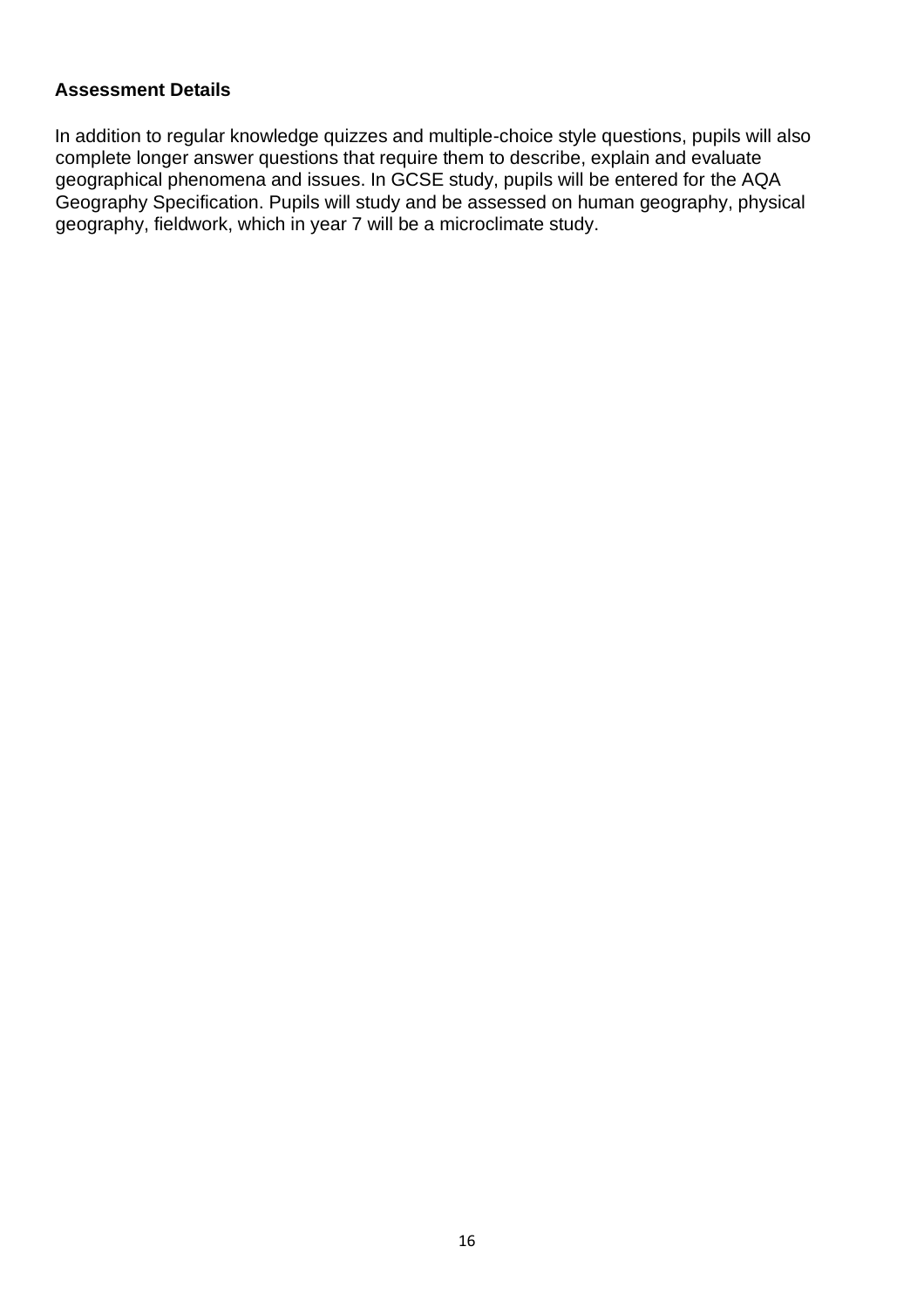# **Religious Studies**

# **Subject Aim**

Students will gain a deep understanding of the fundamental religious beliefs, the historical context of major world religions and engage with philosophical and ethical debates. Students will begin to consider their own responses to religious ideas and how these are put into practice in the world around them.

| <b>Term</b>            | Key questions/<br>concepts                                                                                             | Key subject knowledge                                                                                                                                                                                                                                                                                                                                                                                                                                                                                                                                                                                                                                                                                                                |
|------------------------|------------------------------------------------------------------------------------------------------------------------|--------------------------------------------------------------------------------------------------------------------------------------------------------------------------------------------------------------------------------------------------------------------------------------------------------------------------------------------------------------------------------------------------------------------------------------------------------------------------------------------------------------------------------------------------------------------------------------------------------------------------------------------------------------------------------------------------------------------------------------|
| <b>Autumn</b><br>1 & 2 | Introduction to<br>world's major<br>religions<br>What is<br>spirituality?                                              | The six major world religions - Hinduism, Judaism,<br>$\bullet$<br>Buddhism, Christianity, Islam and Sikhism<br>History of each of the six world religions<br>$\bullet$<br>One key teaching of each of the six world religions<br>$\bullet$<br>Understand what spirituality is and the difference between<br>$\bullet$<br>spirituality and religion<br>Understand what 'worship' means and the different types of<br>$\bullet$<br>worship<br>The importance of belief and faith for people<br>$\bullet$<br>Understand what pilgrimage is and why people go on religion<br>$\bullet$<br>pilgrimage                                                                                                                                    |
| <b>Spring 1</b><br>& 2 | What is<br>authority?<br>How should we<br>respond to<br>suffering?                                                     | Explore reasons why people celebrate religion<br>٠<br>Understand the importance of authority and what religious<br>$\bullet$<br>authority is<br>The qualities needed by religious leaders<br>God's influence on religious leaders in Christianity<br>$\bullet$<br>Why the Bible is an important source of authority in<br>$\bullet$<br>Christianity<br>Jesus as a religious leader in Christianity<br>$\bullet$<br>Know what suffering is and how it is caused<br>$\bullet$<br>Connection between evil and suffering<br>$\bullet$<br>The concepts of forgiveness and reconciliation<br>$\bullet$<br>Debates around the problem of evil and suffering proving<br>$\bullet$<br>there is no God<br>Responses to evil and suffering<br>٠ |
| <b>Summer</b><br>1 & 2 | What can we<br>learn from the<br>miracles of<br>Jesus?<br>What does<br>Christianity teach<br>about right and<br>wrong? | What is considered to be a miracle<br>$\bullet$<br>Jesus' miracles and what they teach Christians:<br>$\bullet$<br>Feeding the 5000<br>$\circ$<br>Walking on water<br>Jesus heals the leper<br>$\circ$<br>Lazarus raised from the dead<br>$\circ$<br><b>Resurrection of Jesus</b><br>$\circ$<br>Dietrich Bonhoeffer - doing the right thing can be difficult<br>$\bullet$<br>The 10 commandments<br>$\bullet$<br>The parable of the wise and foolish builders<br>The reason why there is wrong in the world $-$ original sin<br>$\bullet$<br>Why Christians might struggle to live a good Christian life                                                                                                                             |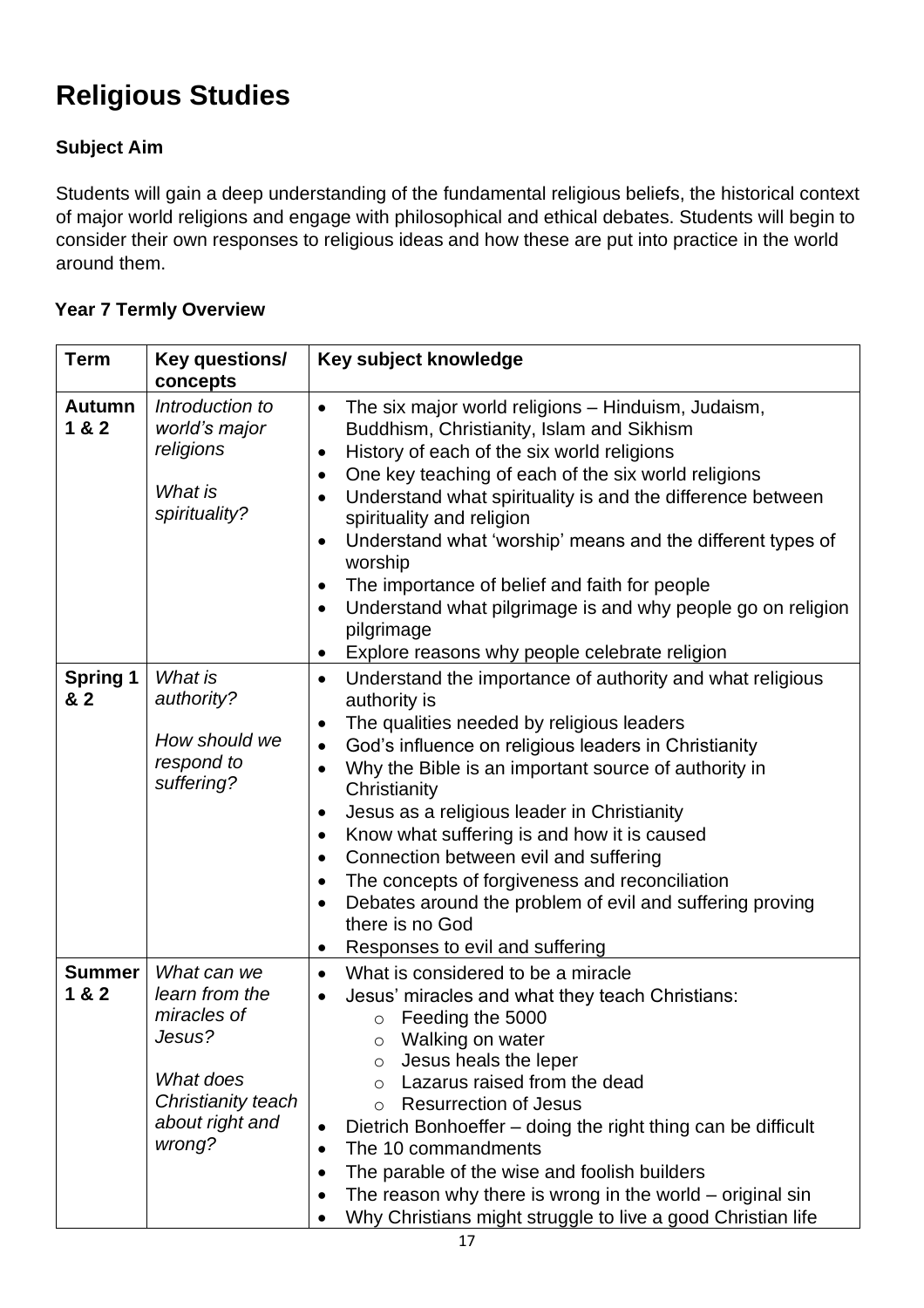In addition to regular knowledge quizzes and multiple-choice style questions, pupils will also complete longer answer questions that require them to explain, analyse and justify religious ideas. In GCSE study, pupils will be entered for the Edexcel Religious Studies Specification. Pupils will study and be assessed on Christian Beliefs and Practices, Islamic Beliefs and Practices, and Philosophy and Ethics.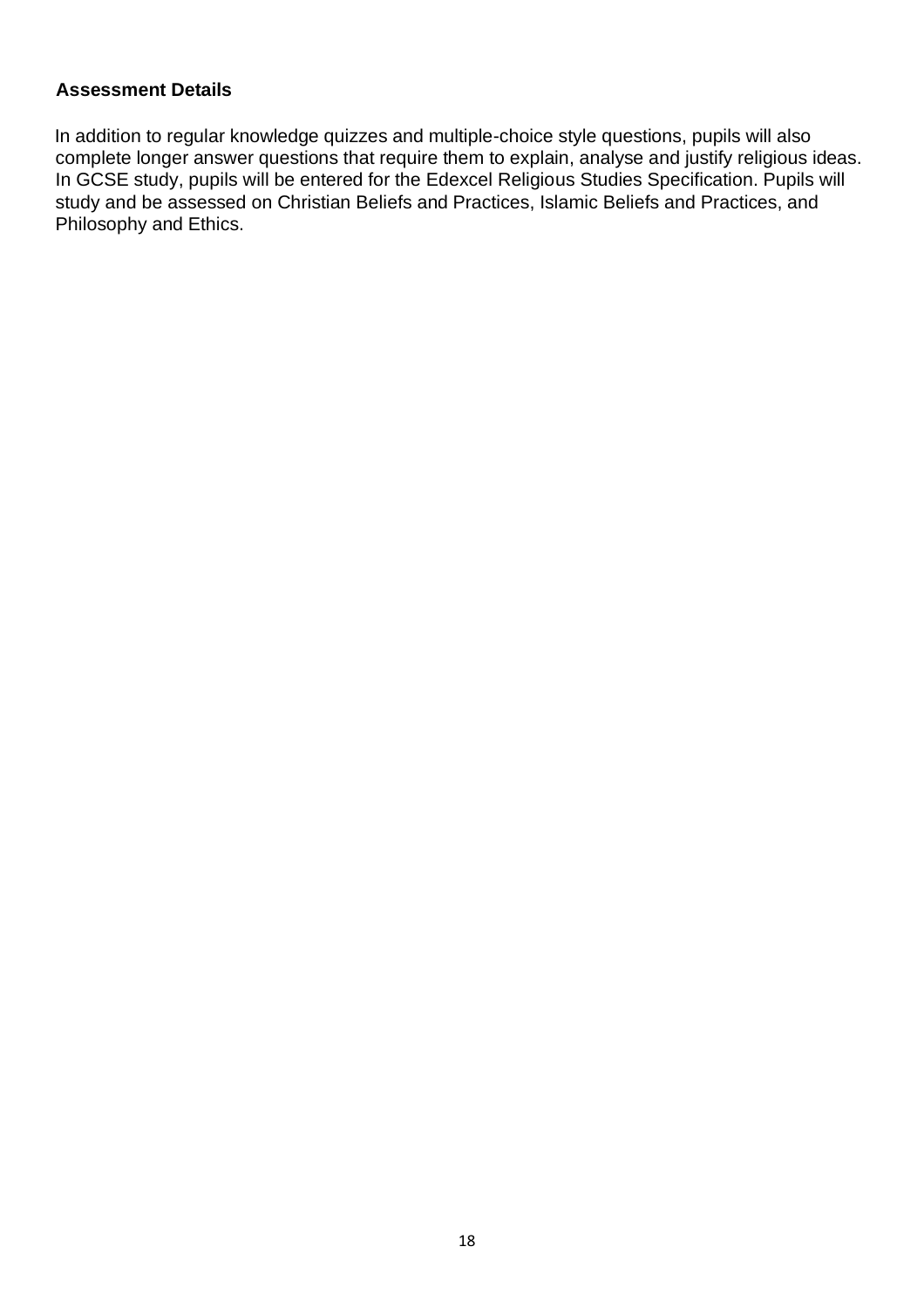# **MFL (Year 7 Mandarin)**

# **Subject Aim**

After English, Mandarin is the most commonly spoken Modern Foreign Language in the world. To prepare our pupils for entry into a global world, and to open doors into emerging and emerged modern employers form around the world, we teach our pupils Mandarin Chinese as their MFL. In Year 7, pupils will learn basic conversational phrases, numbers, and characters as well as an introduction to Chinese culture and festivals.

#### **Year 7 Termly Overview**

| <b>Term</b>            | <b>Key</b><br>questions/<br>concepts                         | Key subject knowledge                                                                                                                                                                                                                                                                                                                                                                                                                                                  |
|------------------------|--------------------------------------------------------------|------------------------------------------------------------------------------------------------------------------------------------------------------------------------------------------------------------------------------------------------------------------------------------------------------------------------------------------------------------------------------------------------------------------------------------------------------------------------|
| Autumn 1<br>& 2        | <b>Introductions</b><br>Chinese<br>characters and<br>culture | Greetings/farewells<br>$\bullet$<br>Chinese symbols, characters, and phonetic system<br>$\bullet$<br>Numbers to 100<br>$\bullet$<br>Dates<br>$\bullet$<br>Introducing self – name, age, and birthday (asking different<br>$\bullet$<br>generations their age)<br>Name and write basic stroke<br>$\bullet$<br>Write simple characters with correct stroke orders<br>$\bullet$<br>Cultural understanding of festivals: Mid-Autumn and<br>Christmas<br>Religions in China |
| Spring 1 &<br>2        | Family and<br>pets<br><b>Hobbies</b>                         | Describe families and pets<br>$\bullet$<br>Describe Chinese homes<br>$\bullet$<br>Use simple adjectives to give opinions<br>$\bullet$<br>Describe hobbies and sports<br>$\bullet$<br>Days of the week and time phrases<br>$\bullet$<br>Cultural understanding of zodiac<br>$\bullet$<br>Cultural understanding of festivals: New Year<br>$\bullet$                                                                                                                     |
| <b>Summer 1</b><br>& 2 | Food and drink                                               | Chinese and Western food<br>$\bullet$<br>Discuss school meals and menu<br>$\bullet$<br>Daily routine words<br>$\bullet$<br>Ordering food in a restaurant<br>Cultural project<br>$\bullet$                                                                                                                                                                                                                                                                              |

### **Assessment Details**

Pupils will be assessed using "topic tests" throughout the year, ensuring that vocabulary – written and spoken – is consolidated and the pupils are confident in using Mandarin. Formal assessments assess pupils' written and spoken Mandarin. In Year 10 and Year 11, pupils will be entered for a GCSE in Mandarin with AQA.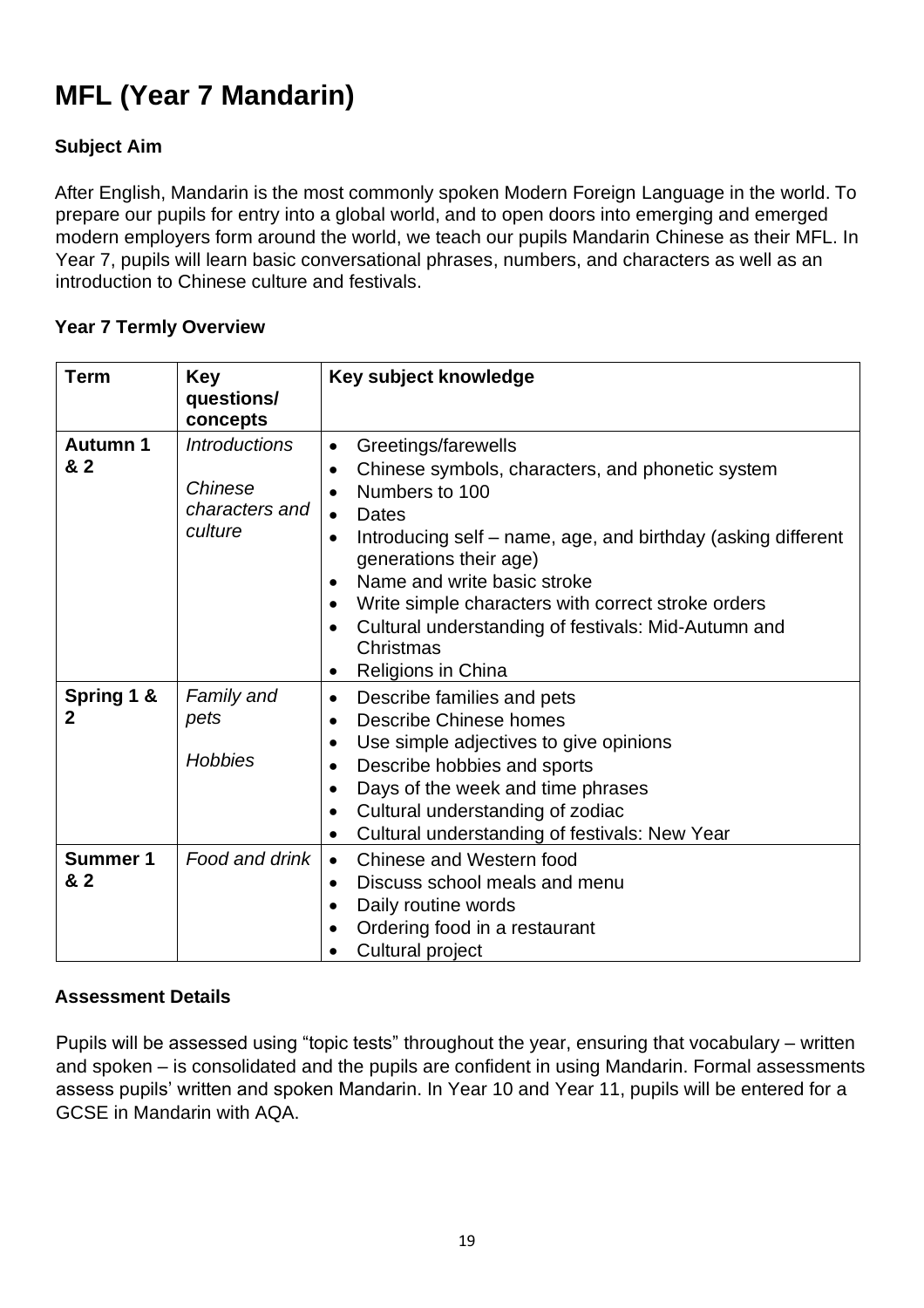# **Music**

# **Subject Aim**

Through studying Music at Prince Albert High School, our pupils will be empowered to develop their musical understanding, enabling them to both create music alone and in ensembles, and become the next generation of musicians and music lovers. Through a combination of curriculum music, instrumental/vocal lessons and ensembles, and educational visits, advanced musicianship, GCSE/A-Level success, and pathways to higher education are accessible and attainable for all our pupils.

| <b>Term</b>                | <b>Key</b><br>questions/                                                                                                        | Key subject knowledge                                                                                                                                                                                                                                                                                                                                                                                                                                                                                                                                            |
|----------------------------|---------------------------------------------------------------------------------------------------------------------------------|------------------------------------------------------------------------------------------------------------------------------------------------------------------------------------------------------------------------------------------------------------------------------------------------------------------------------------------------------------------------------------------------------------------------------------------------------------------------------------------------------------------------------------------------------------------|
| <b>Autumn 1</b><br>& 2     | concepts<br><b>What makes</b><br>an ensemble<br>sound good<br>together?<br>How can a<br>piece of music<br>develop over<br>time? | Sing in a large choir<br>$\bullet$<br>Sing with dynamics<br>$\bullet$<br>Sing with varied articulation<br>$\bullet$<br>Sing own part in a 3-/4-part round, holding own part<br>$\bullet$<br>confidently<br>Sing own part in 2-part performance, holding own part<br>confidently<br>Use a djembe to create a variety of timbres<br>$\bullet$<br>Perform in a drumming circle with a strong sense of<br>corporate pulse<br>Perform and compose in 4/4<br>$\bullet$<br>Perform and compose polyrhythmic rhythm cycles, holding<br>$\bullet$<br>own part confidently |
| Spring 1 &<br>$\mathbf{2}$ | What makes a<br>beautiful<br>melody?<br>Why are tonic<br>and dominant<br>such powerful<br>notes?                                | Read and "speak" treble clef notation, $C_4 - F_5$<br>$\bullet$<br>Read and "speak" rhythmic values and rests, quaver -<br>minim<br>Perform and compose in 3⁄4<br>$\bullet$<br>Perform and compose short and simple pentatonic<br>melodies featuring balanced phrasing using a piano<br>keyboard<br>Use tonic and dominant at the ends of phrases to form<br>cadence points                                                                                                                                                                                      |
| <b>Summer 1</b><br>& 2     | How do chords<br>work?<br>What makes a<br>good chord<br>sequence?<br>How do<br>melodies fit<br>with chords?                     | Perform chord sequences on a piano, guitar or ukulele<br>$\bullet$<br>Strum and comp in a manner which communicates style<br>$\bullet$<br>and intention<br>Perform and compose songs in a major key<br>Rehearse and perform in a band with awareness of<br>$\bullet$<br>ensemble balance                                                                                                                                                                                                                                                                         |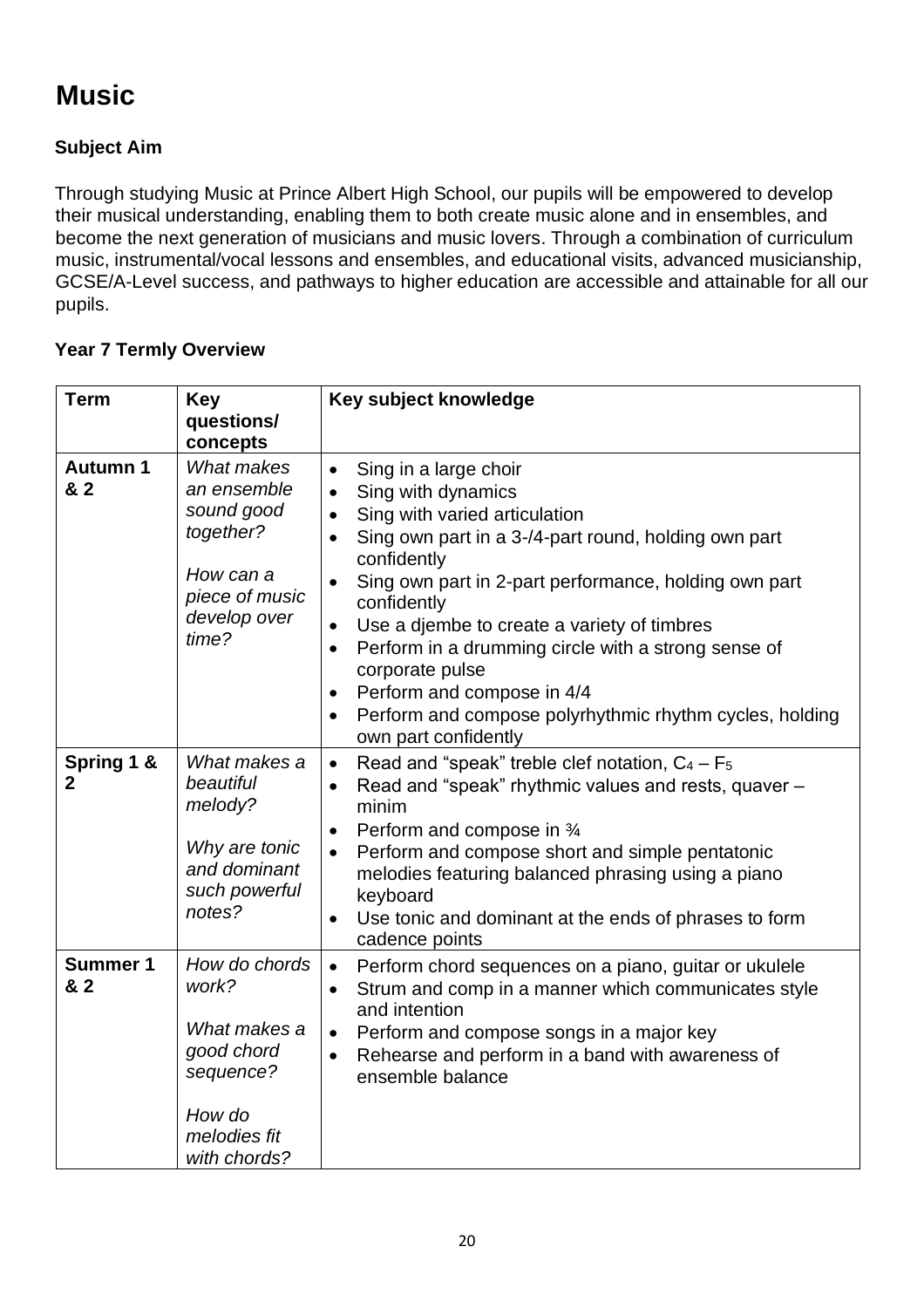Reflecting the requirements of the GCSE qualification, assessment in Music is led by practical tasks. Pupils will develop their Musical understanding over a series of project-based lessons, and will then perform (as a soloist or in an ensemble) or share an original composition, demonstrating their understanding understanding, skill, and musicianship. Each term will also contain two short assessments where students will be assessed on their growing musical vocabulary, and ability to use that vocabulary to accurately analyse unheard works.

At GCSE level, pupils will be entered for the OCR GCSE in Music.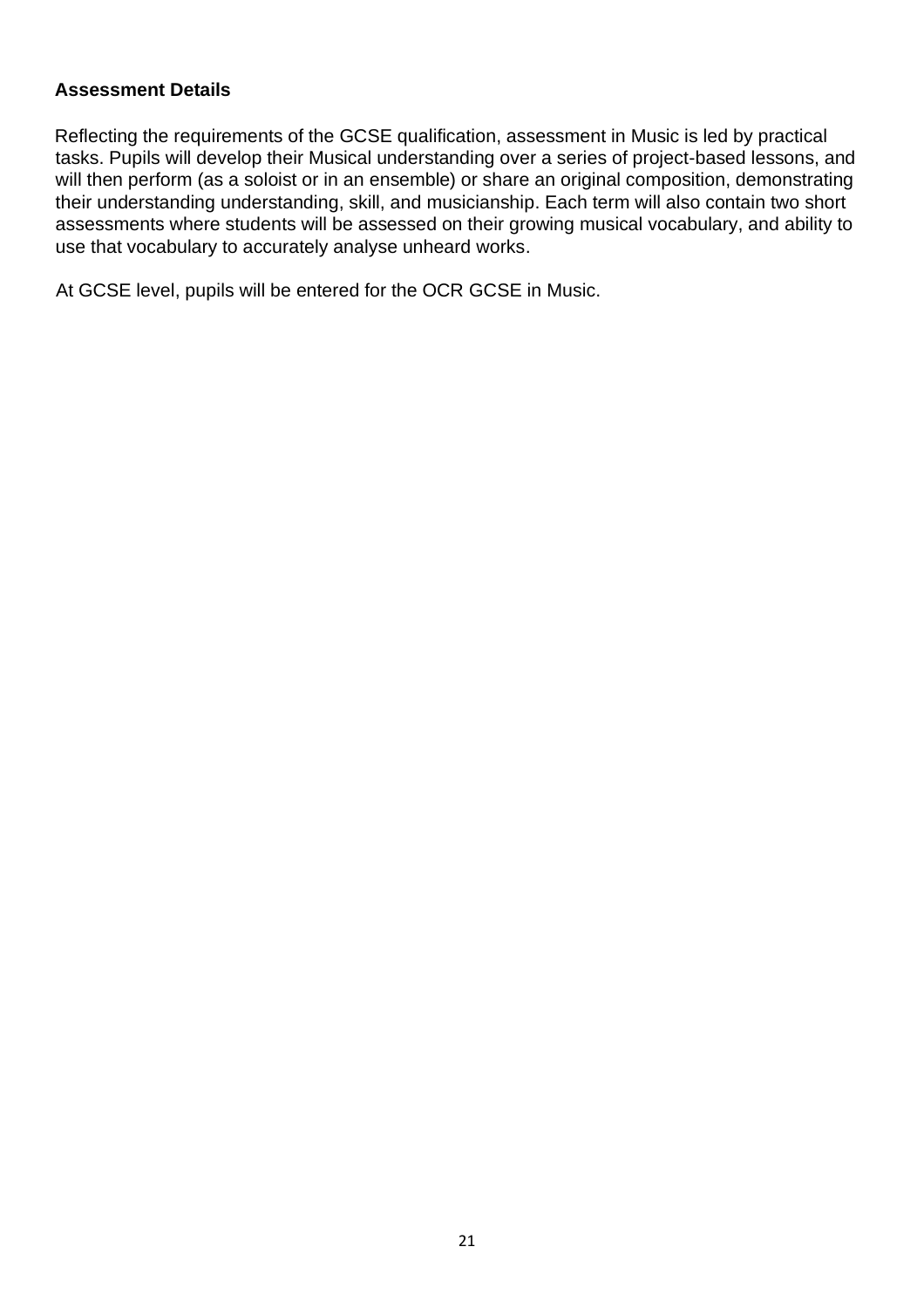# **Subject Aim**

Art will empower our students to build confidence, no matter the medium, skill or techniques used. Our pupils will become the next generation of artists, designers and creative minds, developing a voice with which to express their thoughts, feelings, opinions, beliefs and personal experiences. It is fully inclusive, supporting all students to access the knowledge and skills regardless of their starting points and barriers to learning, enabling them to participate in, experiment with, invent and create their own works of Art and Design.

| <b>Term</b>            | <b>Key</b>                                                              | Key subject knowledge                                                                                                                                                                                                                                                                                                                                                                                                                                                                                                                                                                                                                                                                                                                          |
|------------------------|-------------------------------------------------------------------------|------------------------------------------------------------------------------------------------------------------------------------------------------------------------------------------------------------------------------------------------------------------------------------------------------------------------------------------------------------------------------------------------------------------------------------------------------------------------------------------------------------------------------------------------------------------------------------------------------------------------------------------------------------------------------------------------------------------------------------------------|
|                        | questions/<br>concepts                                                  |                                                                                                                                                                                                                                                                                                                                                                                                                                                                                                                                                                                                                                                                                                                                                |
| <b>Autumn 1</b><br>& 2 | What are the<br>Formal<br>Elements of<br>Art & Design?<br>What is tone? | Draw a line<br>$\bullet$<br>Draw a 2D shape<br>Draw a 3D shape<br>$\bullet$<br>Shade from dark to light using pencil, crayon, watercolour<br>and collage.<br>How to present work in a sketchbook.<br>How to describe your work.<br>$\bullet$<br>Understand light source in an image/object.<br>$\bullet$<br>Understand pressure with a pencil when sketching.<br>$\bullet$<br>Understand the etching method.<br>$\bullet$<br>Understand the grid method.<br>Understand the observation method.<br>$\bullet$                                                                                                                                                                                                                                    |
| Spring 1 &<br>2        | What is<br>portrait?<br>What is<br>realism and<br>proportion?           | Understand proportion in an image.<br>$\bullet$<br>Understand the influence renaissance artist have on the<br>$\bullet$<br>modern world.<br>Understand proportion in the face.<br>$\bullet$<br>Understand realism in art and how it is achieved through,<br>$\bullet$<br>tone and proportion.<br>How to present work in a sketchbook.<br>$\bullet$<br>How to describe your work and that of others.<br>$\bullet$<br>Give feedback to yourself and that of peers.<br>$\bullet$<br>Understand light source in an image/object.<br>$\bullet$<br>Understand pressure with a pencil when sketching.<br>$\bullet$<br>Understand the etching method.<br>$\bullet$<br>Broaden exposure and understanding of mediums -<br>cardboard, acetate and vinyl. |
| <b>Summer 1</b><br>& 2 | What is<br>popular<br>culture?<br>How is Art<br>influenced by           | Understand proportion in an image.<br>$\bullet$<br>Understand the influence renaissance artist have on the<br>modern world.<br>Understand proportion in the face.<br>$\bullet$<br>Understand realism in art and how it is achieved through,<br>tone and proportion.<br>How to present work in a sketchbook.<br>How to describe your work and that of others.                                                                                                                                                                                                                                                                                                                                                                                   |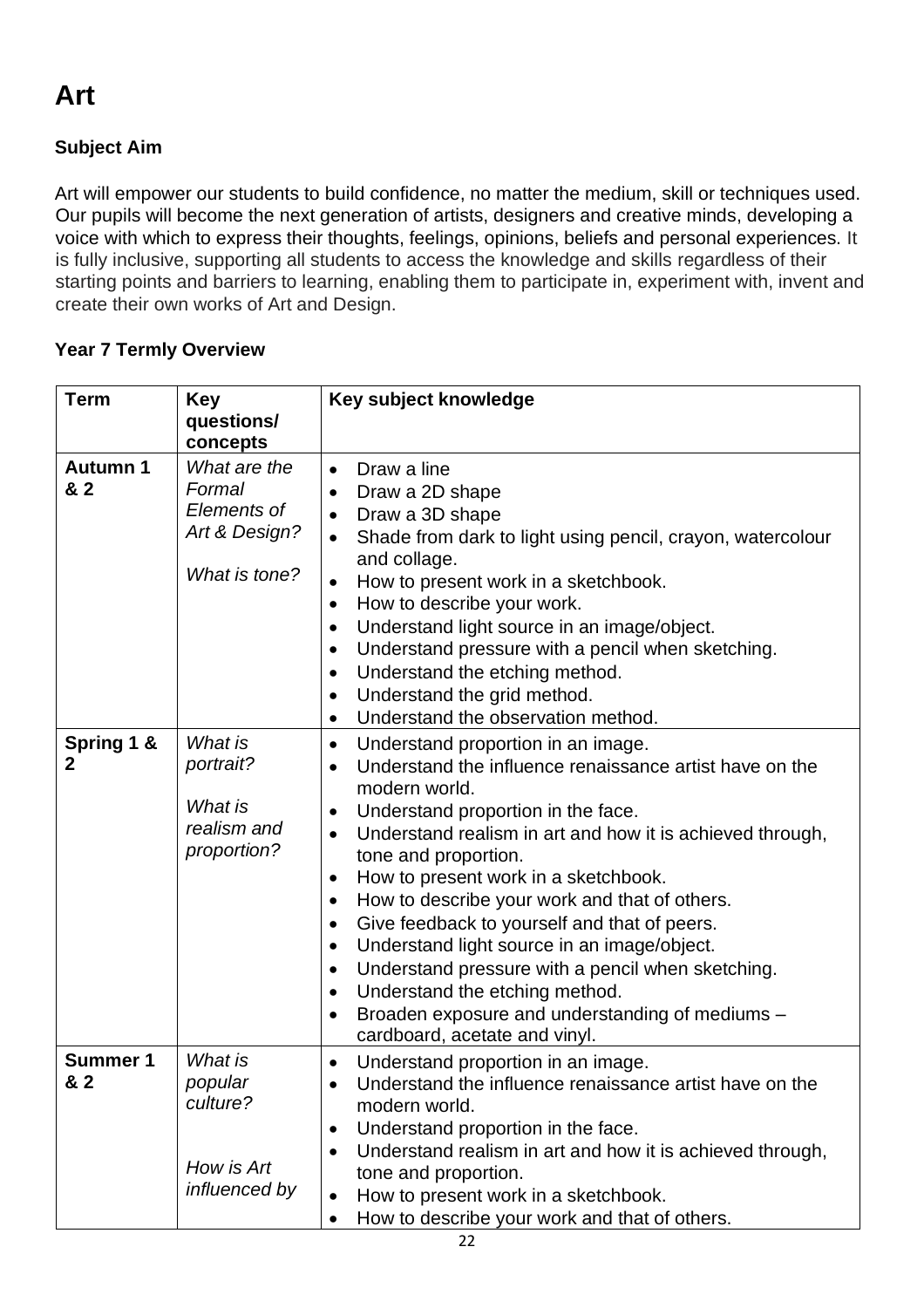| the world<br>around us? | • Give feedback to yourself and that of peers.<br><b>J</b> • Understand light source in an image/object.<br>• Understand pressure with a pencil when sketching.<br>• Understand the etching method.<br>• Broaden exposure and understanding of mediums $-$ |
|-------------------------|------------------------------------------------------------------------------------------------------------------------------------------------------------------------------------------------------------------------------------------------------------|
|                         | cardboard, acetate and vinyl.                                                                                                                                                                                                                              |

Reflecting the requirements of the GCSE specification, assessment in Art & Design Technology is led by practical skill based tasks and activities. Students will develop their understanding and skills through themed term "projects". Each lesson students will have multiple opportunities to reattempt the skill being taught. Repetition and rigorous practice will impact the student's confidence. Each term will contain a written and pencil drawing assessment. We use the AQA GCSE specification at Prince Albert High School.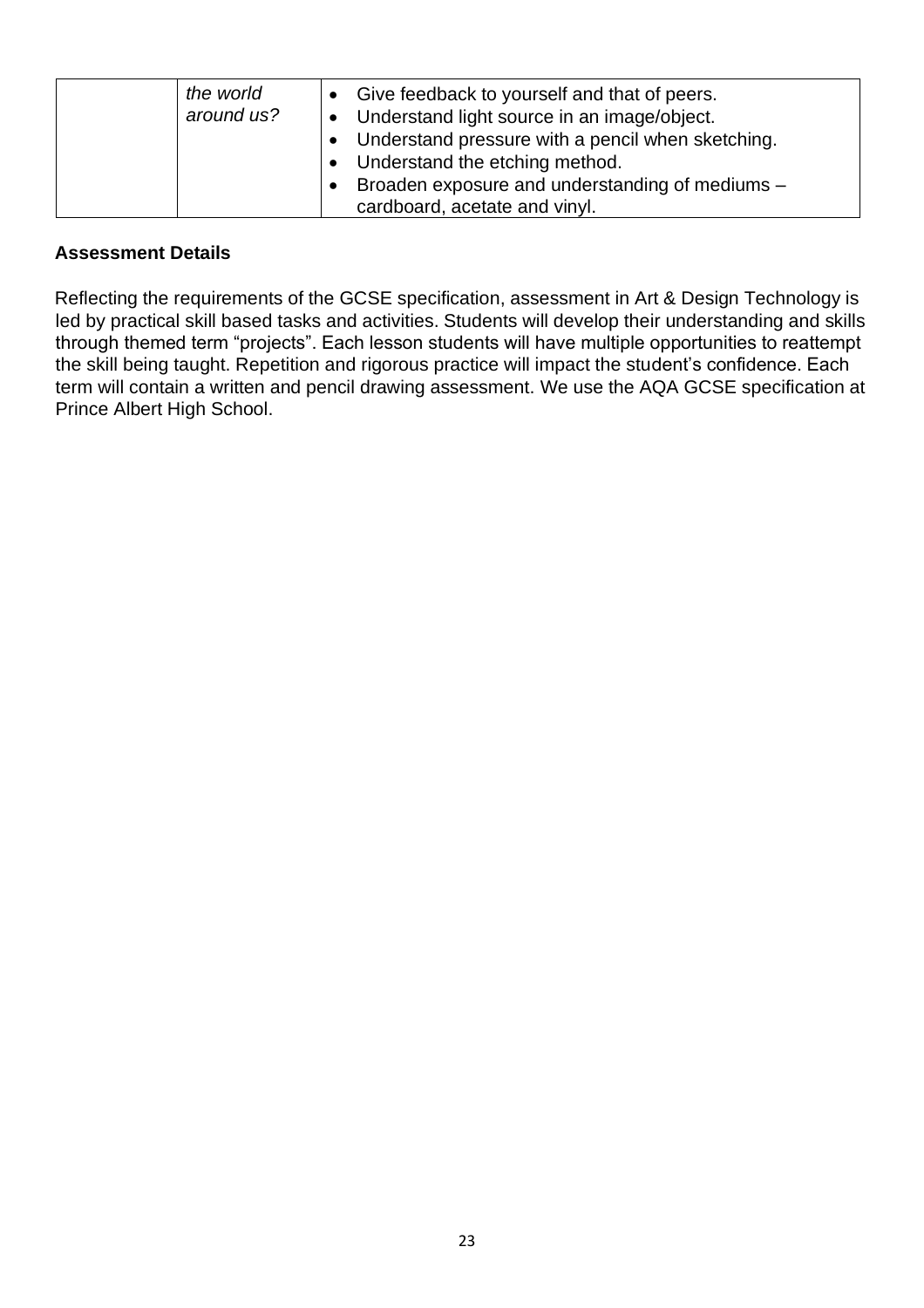# **Design & Technology**

# **Subject Aim**

Like Art, DT will grow pupils' abilities to express themselves through designing and creating, no matter the medium used. It is fully inclusive, supporting all students to access the knowledge and skills regardless of their starting points and barriers to learning, enabling them to participate in, experiment with, invent and create their own designs and products.

### **Year 7 Termly Overview**

| <b>Term</b>                  | <b>Key</b><br>questions/<br>concepts                                                                          | Key subject knowledge                                                                                                                                                                                                                                                                                                                                                                                                                                                                                  |
|------------------------------|---------------------------------------------------------------------------------------------------------------|--------------------------------------------------------------------------------------------------------------------------------------------------------------------------------------------------------------------------------------------------------------------------------------------------------------------------------------------------------------------------------------------------------------------------------------------------------------------------------------------------------|
| <b>Autumn 1</b><br>& 2       | What is<br>perspective?<br>What is the<br>difference<br>between one<br>point and two<br>point<br>perspective? | Draw a line<br>$\bullet$<br>Draw a 2D shape<br>Draw a 3D shape<br>$\bullet$<br>Shade from dark to light using pencil and pen<br>How to present work in a sketchbook<br>$\bullet$<br>How to describe your work<br>$\bullet$<br>Label a horizon line<br>Be able to use a ruler<br>Understand proportion in an image<br>$\bullet$                                                                                                                                                                         |
| Spring 1 &<br>$\overline{2}$ | What is a<br>design brief?<br>What is<br>sustainability?                                                      | Can plan, evaluate and refine ideas and products.<br>$\bullet$<br>Understand the consumer and target audience and how it<br>$\bullet$<br>impacts the final response.<br>Be able to describe an artists/designers style<br>Can create up to 3 different designs, select one to further<br>$\bullet$<br>develop into a final piece.                                                                                                                                                                      |
| <b>Summer 1</b><br>& 2       | What is a<br>healthy diet?<br>Where does<br>our food come<br>from?                                            | Understand the principles of a healthy and varied diet.<br>$\bullet$<br>Prepare and cook a variety of predominantly savoury<br>$\bullet$<br>dishes using a range of cooking techniques.<br>Understand seasonality. know where and how a variety of<br>$\bullet$<br>ingredients are grown, reared and caught.<br>Identify good and bad points about a dish.<br>$\bullet$<br>Consider food hygiene when cooking.<br>$\bullet$<br>Follow a recipe and alter it to meet the needs of the<br>interned user. |

### **Assessment Details**

Graphics & Textiles - Reflecting the requirements of the GCSE specification, assessment in Design Technology is led by practical skill based tasks and activities. Students will develop their understanding and skills through themed terms "projects". Each lesson students will have multiple opportunities to reattempt the skill being taught. For example in Graphics – rendering of an image. In Textiles – felting. Repetition and rigorous practice will impact the student's confidence. Each term will contain a written and pencil drawing assessment.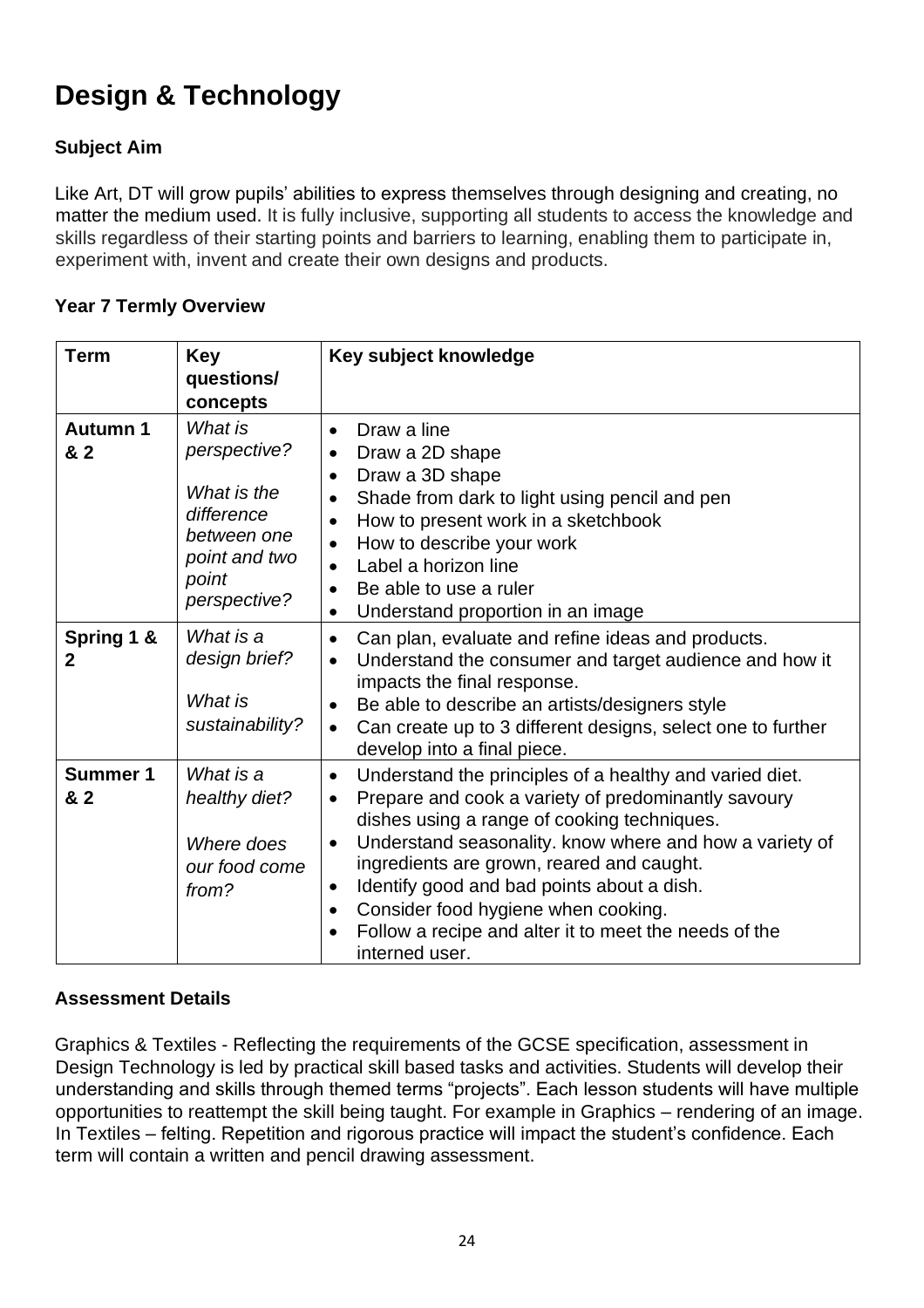Food Science - Most of this topic calls for students to retain knowledge on nutrients which will be assessed through mini quizzes and throughout their planning of creating their own dishes. Students will complete mini exam questions around the topic to assess understanding. Concept cartoon analysis will provide an opportunity to assess understanding and subsequent feedback. Students will be given practical feedback opportunities when preparing and making dishes in the food room and a chance to improve their skills based upon direct feedback.

In all our DT pathways, we follow the AQA GCSE specification.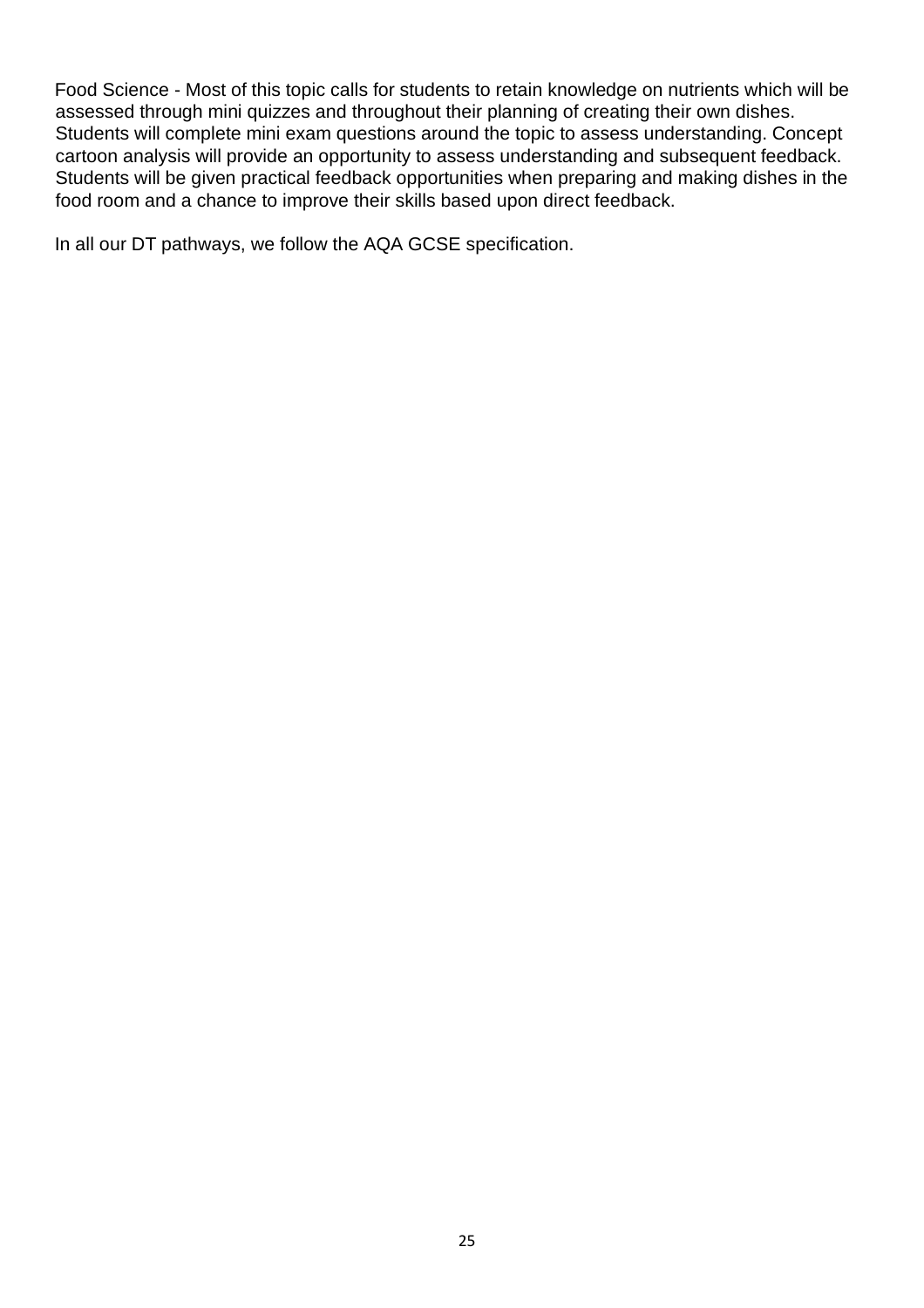# **Physical Education**

# **Subject Aim**

Prince Albert High School PE pupils will acquire theoretical and performance-based knowledge, developing an understanding of a wide range of sporting activities. They will communicate and collaborate with increasing confidence whilst taking part in activities, and increase their awareness of why it is important to exercise regularly, improve fitness levels and live a healthy lifestyle. Through lessons, and a growing variety of extracurricular activities, all pupils can develop their skill and physical capabilities.

| <b>Term</b>                | <b>Key</b><br>questions/<br>concepts                                                                      | Key subject knowledge                                                                                                                                                                                                                                                                                                                                                                                                                                                                                                                                                      |
|----------------------------|-----------------------------------------------------------------------------------------------------------|----------------------------------------------------------------------------------------------------------------------------------------------------------------------------------------------------------------------------------------------------------------------------------------------------------------------------------------------------------------------------------------------------------------------------------------------------------------------------------------------------------------------------------------------------------------------------|
| <b>Autumn 1</b><br>& 2     | What does an<br>effective warm<br>up look like?<br>How do tactics<br>effect a team's<br>performance?      | Physical benefits of a warmup<br>Key components of a cool down<br>$\bullet$<br>Names and locations of four major muscles and bones.<br>$\bullet$<br>Types of joints and movement<br>$\bullet$<br>Develop skills in basketball and football.<br>Develop analysis of performance in basketball and football.<br>Leadership of a warmup.<br>$\bullet$<br>Communicate effectively with peers.<br>$\bullet$<br>Active involvement in team-based activities.                                                                                                                     |
| Spring 1 &<br>$\mathbf{2}$ | What powers<br>the body when<br>we exercise?<br>How do tactics<br>effect an<br>individual<br>performance? | Functions of the skeleton provide.<br>$\bullet$<br>Functions of the cardiorespiratory system.<br>$\bullet$<br>Different types of blood vessel.<br>$\bullet$<br>Role of the red blood cells and impact the presence oxygen<br>$\bullet$<br>has on exercise.<br>Four components of fitness. Cardiovascular endurance,<br>$\bullet$<br>speed, and muscular strength.<br>Develop skills in table tennis and badminton.<br>$\bullet$<br>Analysis of performance in table tennis and badminton.<br>$\bullet$<br>Leadership of coaching in sub sections of a practical<br>lesson. |
| <b>Summer 1</b><br>& 2     | How does<br>mental<br>preparation<br><i>impact the</i><br>execution of<br>sporting<br>activity?           | Sportsmanship<br>$\bullet$<br>Reasons for player violence in sport<br>$\bullet$<br>Components of a balanced diet<br>$\bullet$<br>Mental preparation techniques<br>$\bullet$<br>Develop skills in athletics and cricket<br>$\bullet$<br>Analysis of performance in athletics and cricket<br>$\bullet$                                                                                                                                                                                                                                                                       |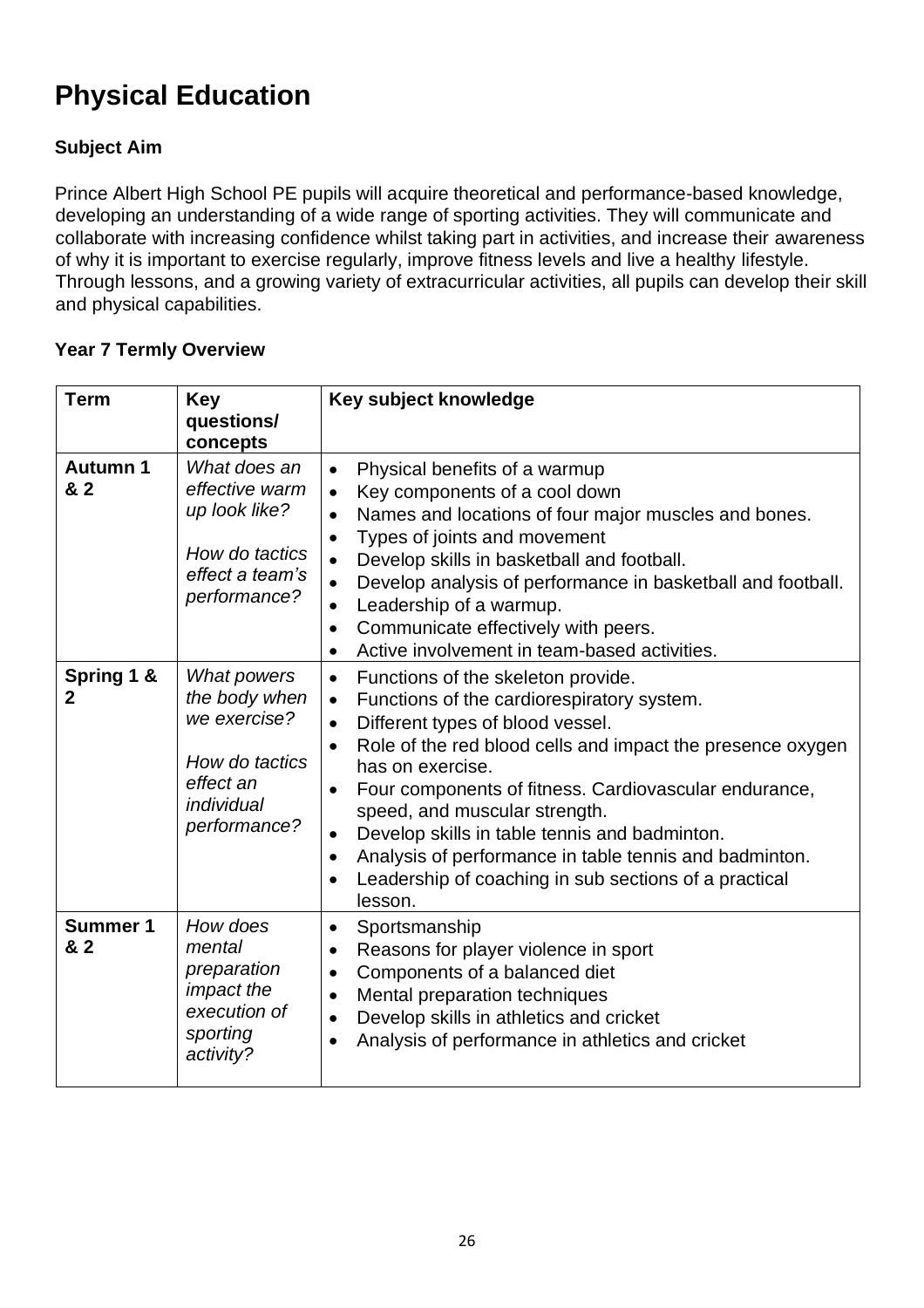Pupils will be assessed in Physical Education through seven performance-based activities throughout the year. They will receive a grade for each of their performance activities. Students end of year grade will be calculated with an average taken from their top four performance-based activities. Students will also develop their theoretical understanding of the elements of KS4/5 theory content across three academic assessment checkpoints linked to their cognitive development in KS3. A Physical Education grade will be calculated using performance (75%) and theoretical (25%) content throughout the academic year, and if pupils choose to study at GCSE, they will sit the OCR GCSE in Physical Education.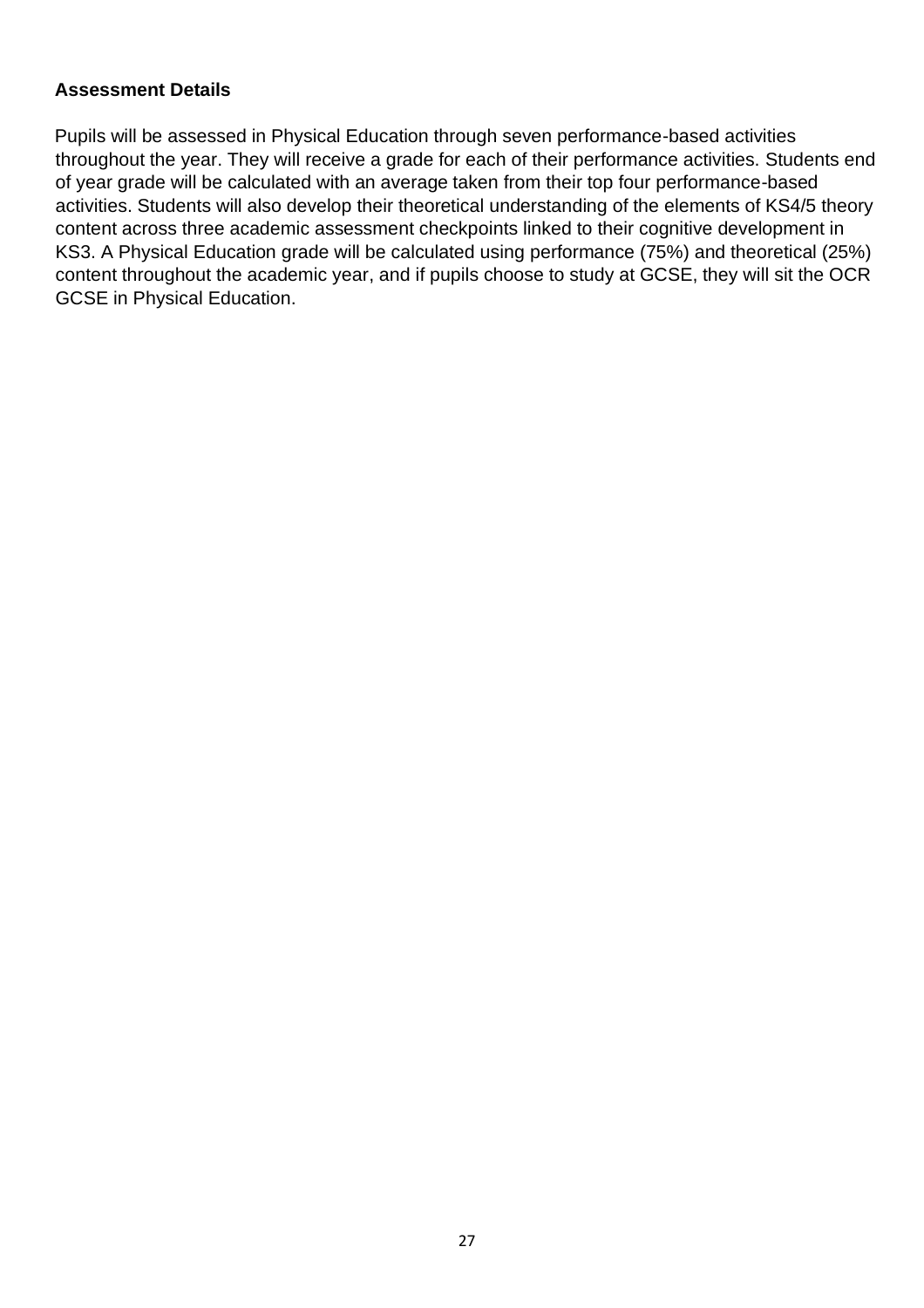# **Computing**

# **Subject Aim**

Understanding and use of computers is an essential skill in the modern workforce. Through learning computing, our pupils will gain access to a wide variety of skills including problem solving, programming, digital networking, and the use of basic and advanced hardware and software to perform commonplace and specialised tasks.

### **Year 7 Termly Overview**

| <b>Term</b>            | <b>Key</b><br>questions/<br>concepts              | Key subject knowledge                                                                                                                                                                                                                                                                                                    |
|------------------------|---------------------------------------------------|--------------------------------------------------------------------------------------------------------------------------------------------------------------------------------------------------------------------------------------------------------------------------------------------------------------------------|
| <b>Autumn 1</b><br>& 2 | Digital literacy<br>Introduction to<br>algorithms | Routines and expectations for using the school IT network<br>Use of Microsoft Office tools<br>$\bullet$<br>Algorithms – input, process, and output model for computer<br>systems<br>Flowcharts and problem-solving<br>$\bullet$<br>Use of Flowol<br>$\bullet$<br>E-safety and encryption<br><b>PowerPoint Interface</b>  |
| Spring 1 &<br>2        | Programming<br>in Scratch and<br>Python           | Introduction to programming<br>$\bullet$<br>Inputs and loops in Scratch<br>$\bullet$<br>Drawing simple and complex shapes using Scratch<br>$\bullet$<br>Graphical to text transition<br>$\bullet$<br>Syntax and syntax errors<br>$\bullet$<br>Introduction to Python<br>Advanced use of Flowol                           |
| <b>Summer 1</b><br>& 2 | Advanced<br>algorithms<br><b>Networks</b>         | Advanced flowcharts and problem-solving<br>$\bullet$<br>Advanced use of Flowol<br>$\bullet$<br>How "control" can be applied to different systems<br>$\bullet$<br>Introduction to networks<br>$\bullet$<br>Network topologies<br>$\bullet$<br>Responsible digital citizenship<br>Online security and protocol<br>Microbit |

### **Assessment Details**

Students will take a variety of topic tests and quizzes in lessons, and will be formally assessed both through written papers, demonstrating their theoretical understanding of hardware and software and their uses, and practical tasks developing and showcasing pupils' skill and comfort using computer systems. At GCSE level, pupils will be entered for a GCSE in Computer Science and IT with AQA.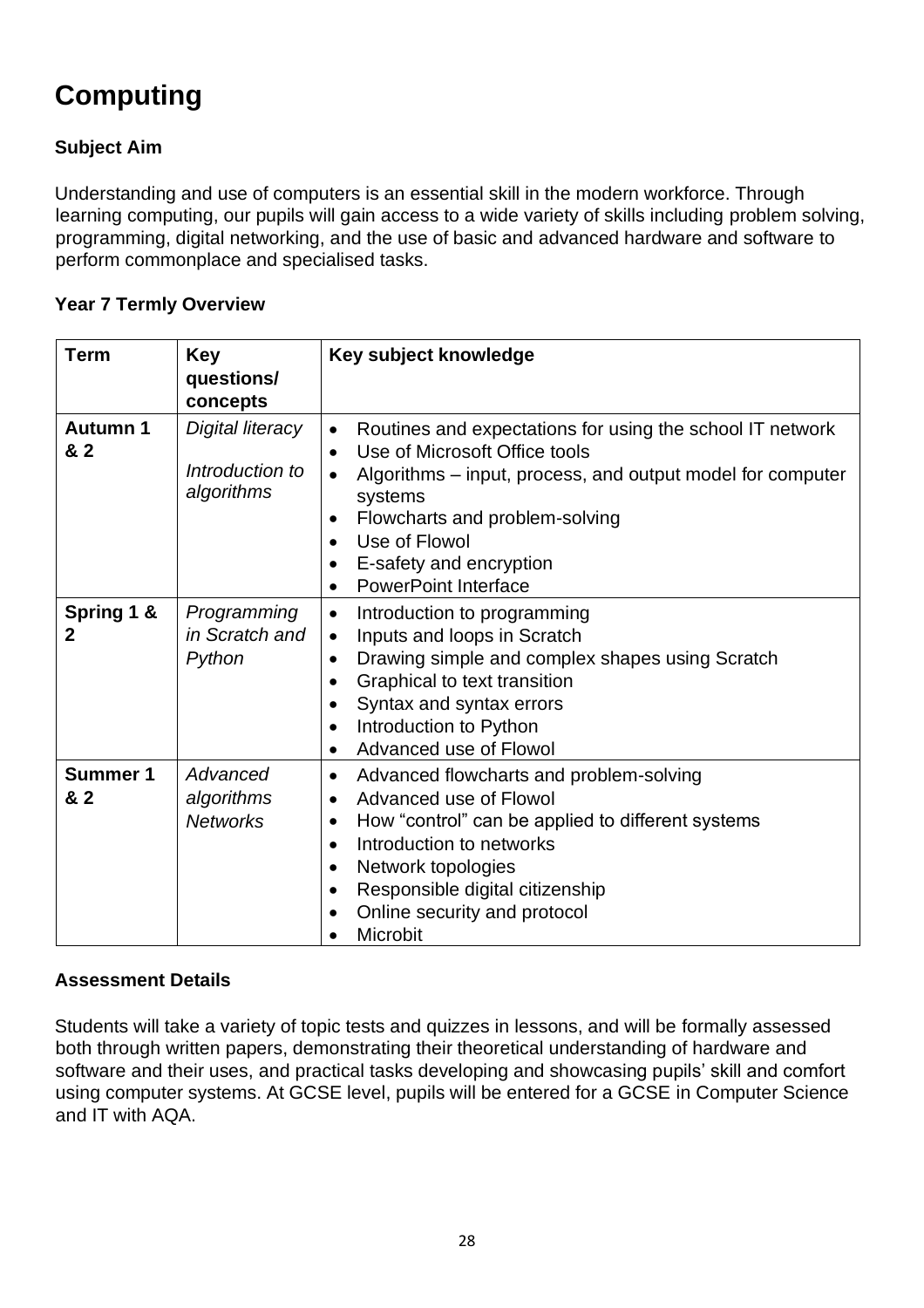# **Citizenship**

# **Subject Aim**

Through studying Citizenship, pupils will develop their knowledge, skills and understanding to prepare them to play a full and active part in society. Students will develop their understanding and knowledge of self in a of range of areas: spiritual, moral, social, cultural, mental and physical. They will develop the skills and attributes they need to keep themselves healthy and safe, and prepared to take their place in society as responsible, well-rounded and well informed active citizens. Additionally, students develop their confidence and ability to debate and make reasoned arguments based on evidence and a range of opinions.

| <b>Term</b>     | <b>Key</b>                                   | Key subject knowledge                                                                                                                                                                                                                                                                                                                                                                                                            |
|-----------------|----------------------------------------------|----------------------------------------------------------------------------------------------------------------------------------------------------------------------------------------------------------------------------------------------------------------------------------------------------------------------------------------------------------------------------------------------------------------------------------|
|                 | questions/<br>concepts                       |                                                                                                                                                                                                                                                                                                                                                                                                                                  |
| <b>Autumn 1</b> | <b>Identity</b>                              | New beginnings<br>$\bullet$<br>Values - school/personal<br>$\bullet$<br>Dealing with change<br>$\bullet$<br>New Friends and acclimatising<br>$\bullet$<br>New community membership - Houses - founding members<br>$\bullet$                                                                                                                                                                                                      |
| <b>Autumn 2</b> | Relationships                                | <b>Managing emotions</b><br>$\bullet$<br>Types of relationships (non-sexual)<br>$\bullet$<br>Healthy/unhealthy relationship characteristics<br>$\bullet$<br>Managing conflict, reconciliations, endings<br>$\bullet$<br>Roles and responsibilities in familial relationships<br>$\bullet$<br>Relationships and the distribution of power between<br>$\bullet$<br>parents<br>Parents' role in creating a secure home<br>$\bullet$ |
| <b>Spring 1</b> | <b>Online Safety</b>                         | Opportunities and dangers of an interconnected world<br>$\bullet$<br>Rights, responsibilities and opportunities online<br>$\bullet$<br>Safe mobile and internet usage<br>$\bullet$<br><b>Digital footprints</b><br>$\bullet$<br>Online gambling- loot boxes<br>$\bullet$<br>Actions to stay safe online<br>$\bullet$                                                                                                             |
| <b>Spring 2</b> | <b>Rights and</b><br><b>Responsibilities</b> | 'To lead is to serve' value<br>$\bullet$<br>Role of society<br>$\bullet$<br>Active citizenship - volunteering<br>$\bullet$<br>Community life - supportive, inclusive<br>$\bullet$<br>Volunteering and responsible activity<br>$\bullet$<br>Roles played by public institutions and voluntary groups in<br>$\bullet$<br>society<br>Ways in which citizens work together to improve their<br>communities                           |
| <b>Summer 1</b> | <b>Enterprise and</b><br>business            | Saving and spending,<br>$\bullet$<br>Budgeting for household and future<br>$\bullet$<br>Wages and salary<br>$\bullet$                                                                                                                                                                                                                                                                                                            |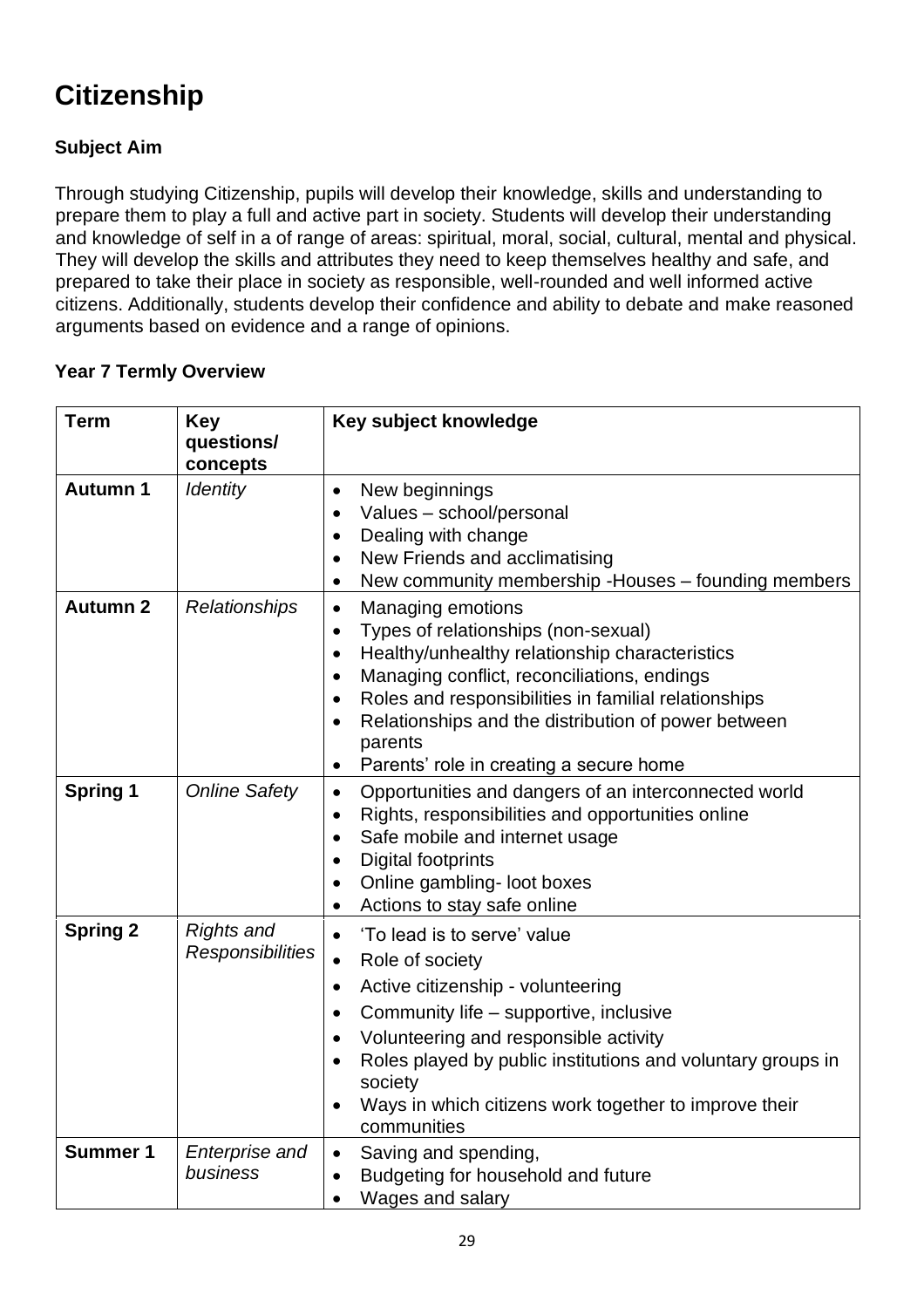|                 |                               | Minimum working age<br>$\bullet$<br>Enterprise skills<br>$\bullet$<br>Money related social dilemmas<br>$\bullet$                                                                            |
|-----------------|-------------------------------|---------------------------------------------------------------------------------------------------------------------------------------------------------------------------------------------|
| <b>Summer 2</b> | Mental and<br>Physical health | Mental wellbeing and mental health<br>$\bullet$<br><b>Physical health</b><br>$\bullet$<br><b>Basic hygiene</b><br>First aid<br><b>Medical health</b><br>$\bullet$<br>Coping strategies<br>٠ |

Students will undertake regular knowledge quizzes and multiple-choice style questions, and the measure of the student knowledge and application will be observed in their attitude and behaviours.